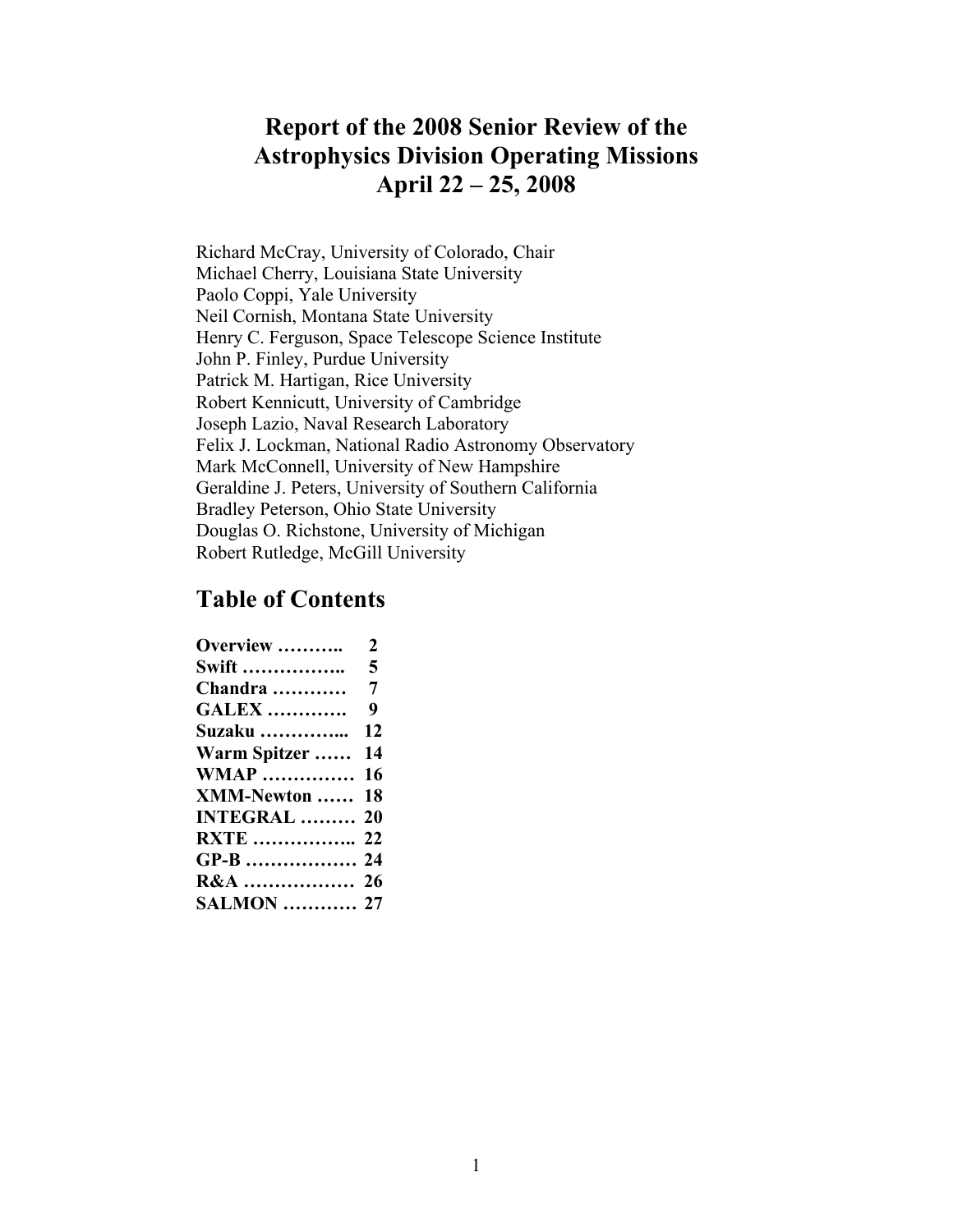## <span id="page-1-0"></span>**Overview**

The Astrophysics Division (AD) convened the 2008 Senior Review Committee (SRC) with the charge to rank the scientific merit of the following ten missions on a "science per dollar" basis, based on the expected returns from the projects reviewed during 2009 and 2010:

| Chandra         | Suzaku       |
|-----------------|--------------|
| <b>GALEX</b>    | <b>SWIFT</b> |
| Gravity Probe-B | Warm Spitzer |
| <b>INTEGRAL</b> | <b>WMAP</b>  |
| <b>RXTE</b>     | XMM-Newton   |

The AD also asked the SRC for advice regarding whether the funding level for the Research and Analysis Program was appropriately balanced with the funding for missions, and whether funds should be set aside to support missions of opportunity through the proposed SALMON Program.

The SRC reviewed proposals from each of the mission projects, which included budget requests according to three scenarios: (1) "nominal", i.e., the minimum budget needed to carry out the project; (2) augmented; and (3) mission close-out (for the two Great Observatories). The SRC members read all of these proposals before convening. During the SRC meeting, representatives for each mission project presented an overview and responded to intensive questioning by the SRC.

The SRC members discussed these presentations and then carried out a first straw poll in which "overall science return" was the guiding criterion. They discussed the missions further in the light of the budget constraints. They also discussed what was meant by the metric of "scientific merit per dollar", and decided that "scientific merit" should include not only the stand-alone merit of a particular mission, but also its incremental benefit to NASA's overall astrophysics portfolio. Subsequently the SRC conducted a second poll. The resulting rankordering, which differed only slightly from the first poll, is displayed below.

- 
- 
- 
- 
- 
- 1. Swift 6. WMAP
- 2. Chandra 7. XMM-Newton
- 3. GALEX 8. INTEGRAL
- 4. Suzaku 9. RXTE
- 5. Warm Spitzer 10. Gravity Probe-B

The SRC unanimously endorses this rank-ordering.

Detailed summaries of the scientific merits of each mission and recommendations for funding follow. In ranking these missions, the SRC was cognizant of these details and it placed particular emphasis on the science that would be accomplished during FY09 and FY10, in anticipation that the 2010 Senior Review of Operating Missions will reconsider the scenario for FY11 and FY12.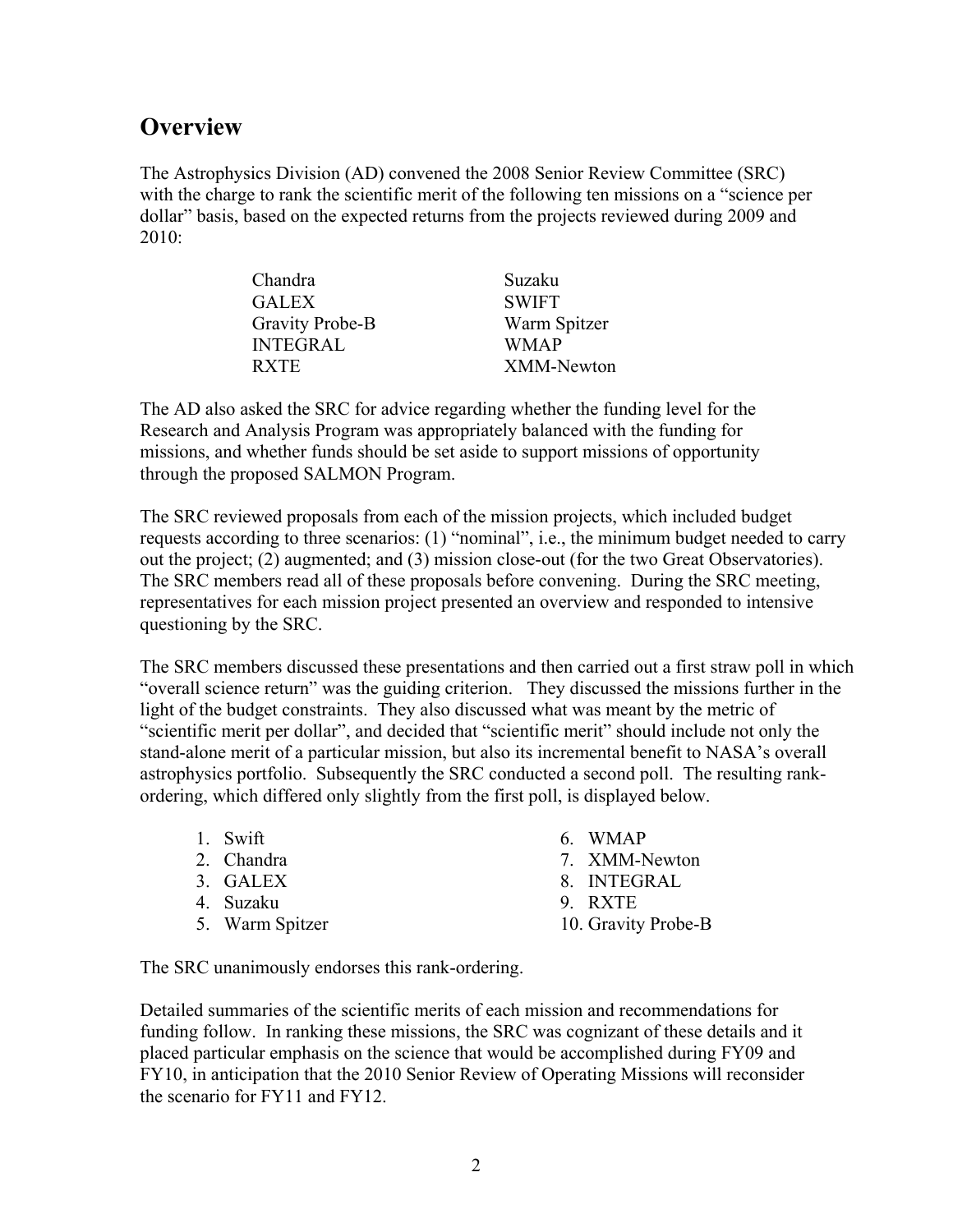The SRC notes that, if sufficient funding were available, the top nine missions in the rankings would be certain to deliver unique data of high scientific value. In the case of GP-B, however, which failed to reach its sensitivity goals, the SRC considers it unlikely that the proposed analysis will result in significant additional constraints on theories of gravity.

The 2008 Senior Review was particularly difficult for two reasons: (1) the projected budget envelope provided to the SRC made it clear that the Astrophysics Division would not be able to continue supporting missions that the SRC regarded as having high scientific value; (2) the distribution of mission budgets was highly skewed as a result of the inclusion of two Great Observatories. The budget of Chandra exceeded the sum of the budgets of all the other missions, and the budget of Warm Spitzer was comparable to the sum of the budgets of all the remaining missions.

Consequently, there was some sentiment in the SRC that an improved science yield might be attainable within the projected fiscal envelope if some funds were removed from the budgets of these Great Observatories to enable continuation of some of the smaller missions. However, the SRC did not believe that it had sufficient information to assess the consequences of doing so, nor did it have a charge to do so. Therefore, the SRC decided to rank the proposals based on the nominal budgets as proposed by the projects.

According to the rank-ordering by the SRC, Warm Spitzer falls at the break point at which projected funding runs out. If the Astrophysics Division adheres strictly to this rank-ordering, it will be impossible to support Warm Spitzer at the budget proposed by the project. Moreover, any recommendation to fund the project fully would likely have dire consequences for many of the smaller missions under review. As described below, the SRC regards Warm Spitzer as having great scientific merit, and recommends that the Astrophysics Division work with the project to develop a plan that will enable Warm Spitzer to carry out a scientific program optimized within the fiscal constraints. The final plan should allow for limited funding of the smaller missions as recommended below.

In establishing the rank-ordered list, the SRC was aware that participation by US scientists in two international missions, XMM and Integral, will be severely curtailed by loss of GO funding. Therefore it is imperative that funding of the ADP program (see below) is sufficient to support high-priority proposals for data analysis by US scientists for these missions after the GO funding for the missions is terminated.

The SRC endorses the plan presented by the AD for the R&A program budget. An assessment of the value of the program follows below.

In the absence of any specific proposals for participation in missions of opportunity, and in view of the severe budget constraints described by the AD, the SRC does not recommend setting aside funds for the proposed SALMON program, as discussed below.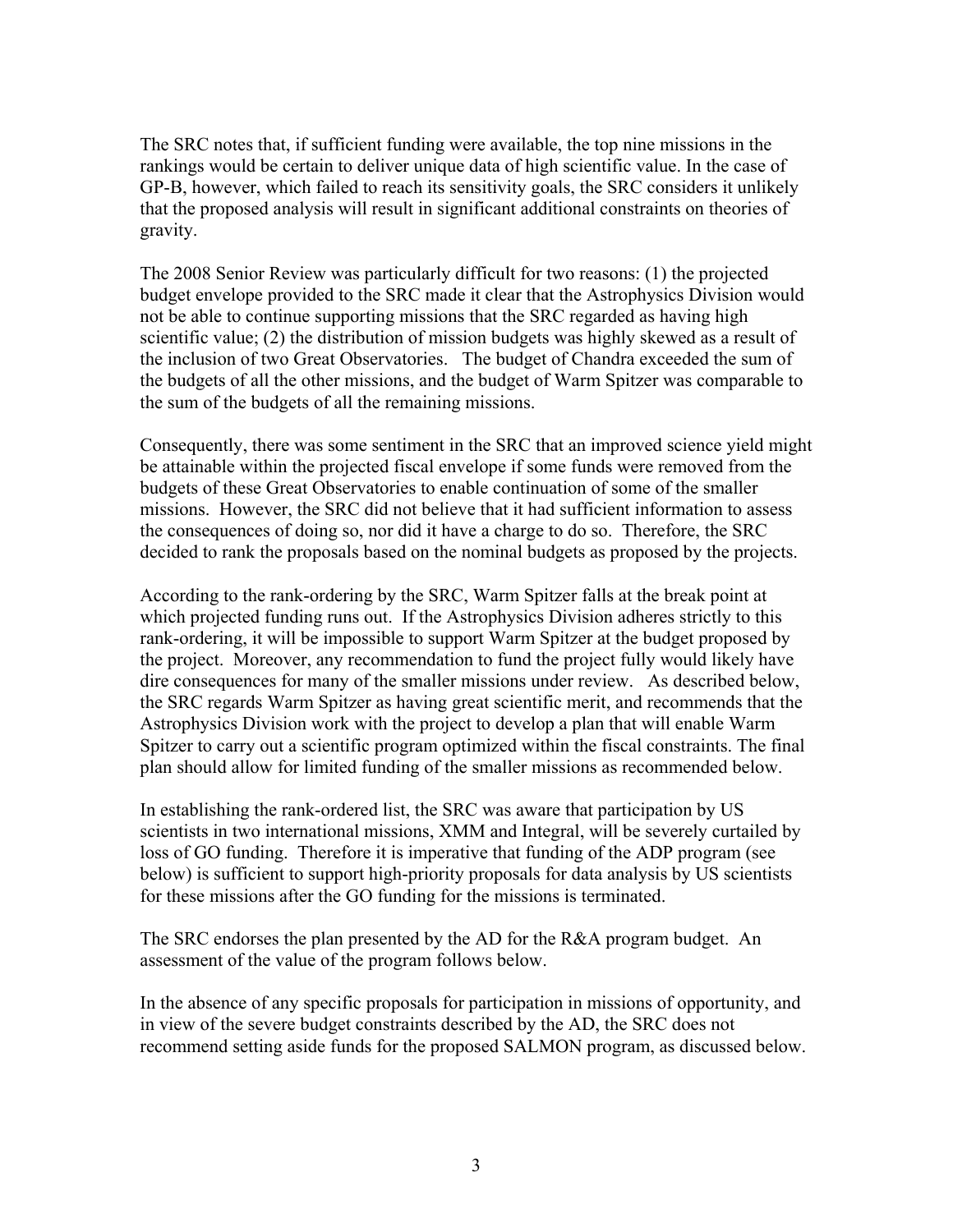The SRC has three recommendations regarding the process for future Senior Reviews:

- 1. As was done for the current Senior Review, mission teams should respond explicitly to recommendations in this Review in their proposals for the 2010 Review.
- 2. NASA should require the proposals for the larger missions to address the impacts of a specific reduction (e.g. 10%) below the in-guide target. Having this information would help the SRC address the scientific tradeoff between reducing capabilities of the larger missions versus extending the lifetime of the smaller missions.
- 3. The SRC Chair should assign primary and secondary reviewers in advance of the meeting. Primary and secondary reviewers could collect and organize questions to the presenters to make the discussion proceed more efficiently.

Finally, the SRC commends the Astrophysics Division staff for their efficient and thorough support of the Review Process.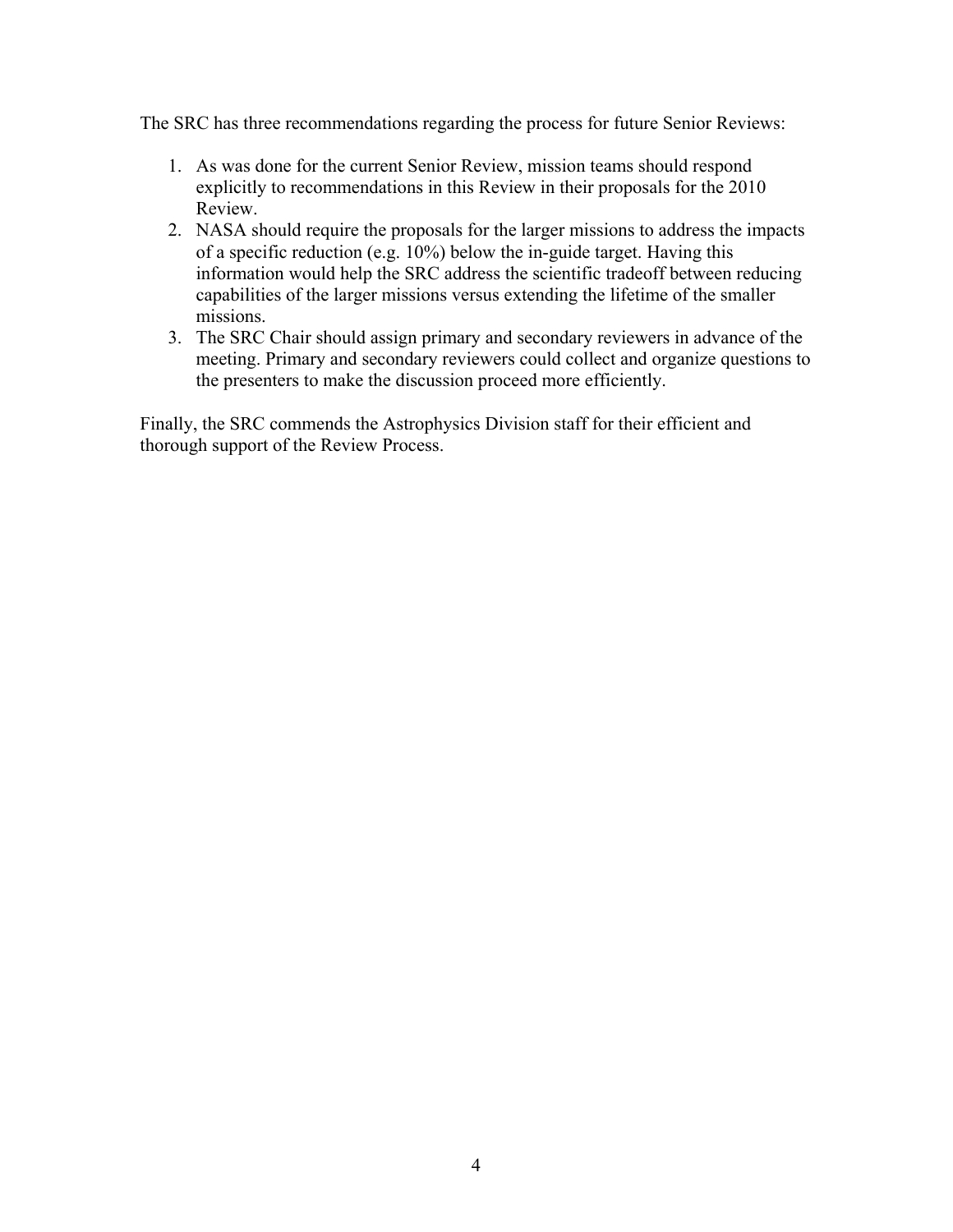# <span id="page-4-0"></span>**SWIFT**

Swift, launched in 2004, is a multi-telescope MIDEX mission designed to detect and perform follow-up studies of gamma ray bursts (GRBs). Its combination of gamma ray, X-ray, and optical-ultraviolet telescopes, autonomous fast slewing capability, and rapid transmission of results has made it into the premier instrument for observing and studying transient high energy phenomena.

### **Spacecraft/instrument health & status:**

Swift has been active for GRB monitoring for over 96% of the total available time. The BAT wide-field gamma ray detector's measured backgrounds are lower than predicted. A micrometeoroid hit on the X-ray telescope (XRT) CCD has caused a loss of 1% of the detector area, and the XRT is showing expected small effects of aging due to radiation damage. The UVOT ultraviolet telescope is fully operational.

#### **Science strengths:**

Swift has proven itself as one of the most productive GRB missions ever flown. Its ability to locate the associated X-ray emission precisely has led to a plethora of follow-up observations that have dramatically improved our understanding of GRB phenomena. Swift has yielded arcsecond positions of short gamma ray bursts, suggesting that they result from mergers of compact objects (NS-NS, NS-BH or BH-BH); it has probed the early universe with bursts detected out to a measured redshift of at least  $z = 6.3$ ; it has collected data to probe the connection between GRBs and supernova explosions; its capability for rapid follow-up observations of afterglows has shown that the duration of the GRB's central engine activity may persist for as long as hours.

In addition to making important contributions to GRB science, the BAT instrument observes a large fraction of the sky daily to produce the most complete all-sky survey of the hard X-ray sky, with a sensitivity approaching 0.5 mCrab. Swift is accommodating an ever-increasing number of target of opportunity observations with its XRT and UVOT instruments, covering a wide range of science including supernovae, CVs/novae, AGNs, galactic transients, active stars, and comets.

Swift's unique ability to precisely locate and follow transient sources is an essential complement to GLAST's GeV sensitivity and the increasing TeV sensitivity of groundbased air Cerenkov telescopes. Continued observations of GRBs will provide crucial inputs to the enhanced gravitational wave sensitivity expected from LIGO in the next 2-3 years. Swift will be an essential and active contributor to multi-wavelength campaigns involving multiple telescopes for the foreseeable future.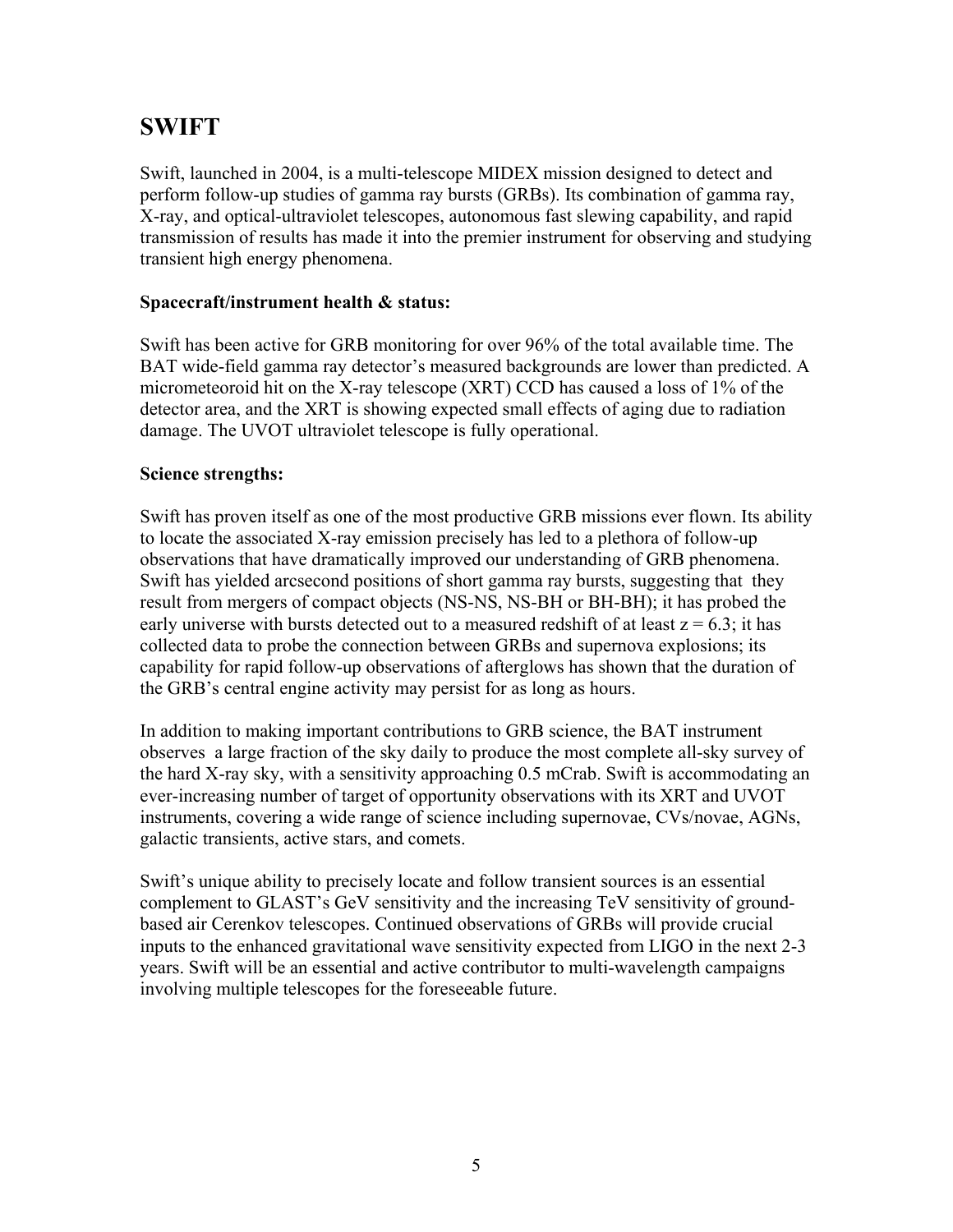#### **Relevance to NASA priorities:**

Swift directly addresses science goals in the NASA Science Plan relating to black holes, the formation of the first stars and galaxies, and the structure of the universe. Its supernova observations address the cycle of elements, and its observations drive an extremely effective education/public outreach program.

#### **Proposal weaknesses:**

The Swift team proposed that it augment its high-z capability by providing funding to instrument an array of modest 2-meter class ground-based infrared telescopes. Scientifically, the idea to obtain complementary ground-based IR measurements makes excellent sense. Given the current funding environment, however, rather than constructing a suite of new instruments, the SRC recommends that Swift survey existing facilities in order to find collaborators with available IR capability that can be directed to the burst follow-up that Swift needs.

#### **Overall assessment and recommendations:**

Swift has been an extraordinarily successful mission covering a wide variety of scientific topics and promises to be a central component of NASA's high energy astrophysics program for a number of years. It is the highest rated program in the suite of missions considered by this Senior Review. The SRC recommends that Swift funding continue at its nominal proposed level through FY 10, augmented by \$400 K in FY 09 to permit the project to develop tools for increased automation of mission operations. The SRC also recommends continued funding at the in-guide level through FY 11-12, subject to the 2010 Senior Review.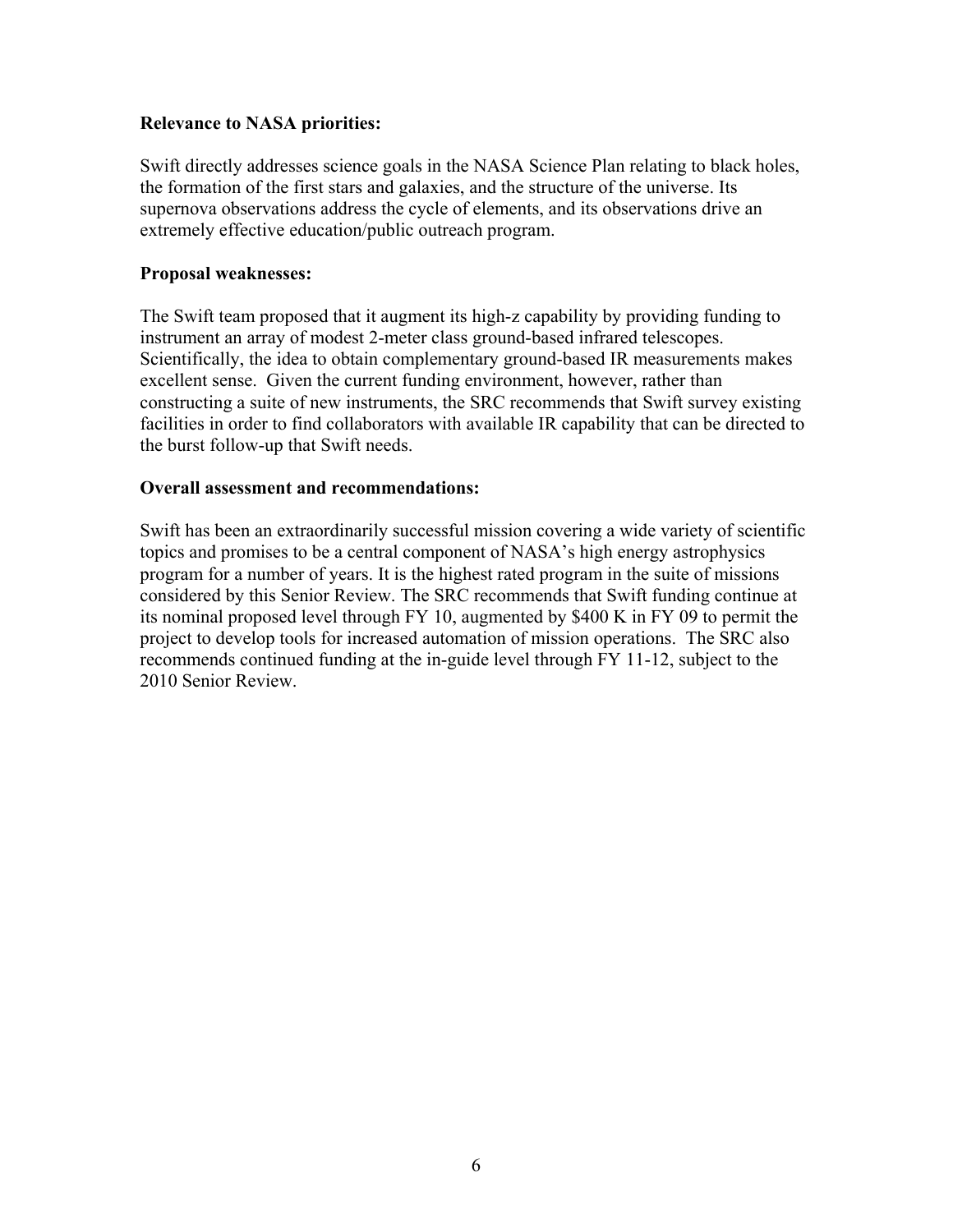# <span id="page-6-0"></span>**Chandra X-ray Observatory**

The Chandra X-ray Observatory is one of NASA's four Great Observatories, providing high spatial X-ray imaging and spectroscopy in the 0.06-10 keV photon energy range. Its complement of instruments include the ACIS-I and ACIS-S CCD detectors with energy resolving power of R=10-50, and the High Resolution Cameras HRC-I and HRC-S, with essentially no energy resolution, but with 15 microsecond timing resolution, and a modestly smaller point spread function than the ACIS cameras. The dispersive gratings – the High Energy Transmission Gratings (HETG) with  $R = 60-1000$  in the 0.5-10 keV range, and the Low Energy Transmission Gratings (LETG) with  $R = 30-2000$ (0.06-6 keV range) – enable high-resolution spectroscopic investigations.

### **Spacecraft/instrument health & status**

 limiting scheduled pointing durations within certain sun-angle constraints. The longdue to contamination on the detector surface; this effect has stabilized and is calibrated. Nine years following launch, the spacecraft and observatory operations remain nominal. The photon sensitivity of the ACIS-S detector below 1.0 keV has decreased since launch The thermal blanket degradation and its effect on the IEPHIN detectors, which protect the safety of the cameras by monitoring the solar particle flux, have been addressed through term degradation of the thermal blanket is a concern, and a plan for mitigating its effects is needed.

#### **Science Strengths**

Chandra's small PSF, instrumental versatility, and low and stable background capabilities continue to produce groundbreaking scientific results across a range of fields. Chandra has recently produced – and is expected to continue to produce – results which change our view in areas as diverse as dark matter, dark energy, and clusters of galaxies. It has measured the relativistic broadening of X-ray lines near the horizons of black holes; the metalicities and activities of stars, and charge exchange between the solar wind and comets;

## **Relevance to NASA priorities:**

The instrumental flexibility of Chandra enables leading studies in a broad range of science, responsive to a number of NASA Strategic goals, including studies of dark energy and dark matter, the evolution and environmental impact of AGN, the nature of gravity, phenomena near black holes, and the structure and evolution of stars.

#### **Data Accessibility:**

Guest Observers receive calibrated data following data verification, on average, 1-2 days after the observation is taken. Data are placed in the public archive 1 year following observation. All data taken under the Very Large Programs are made public immediately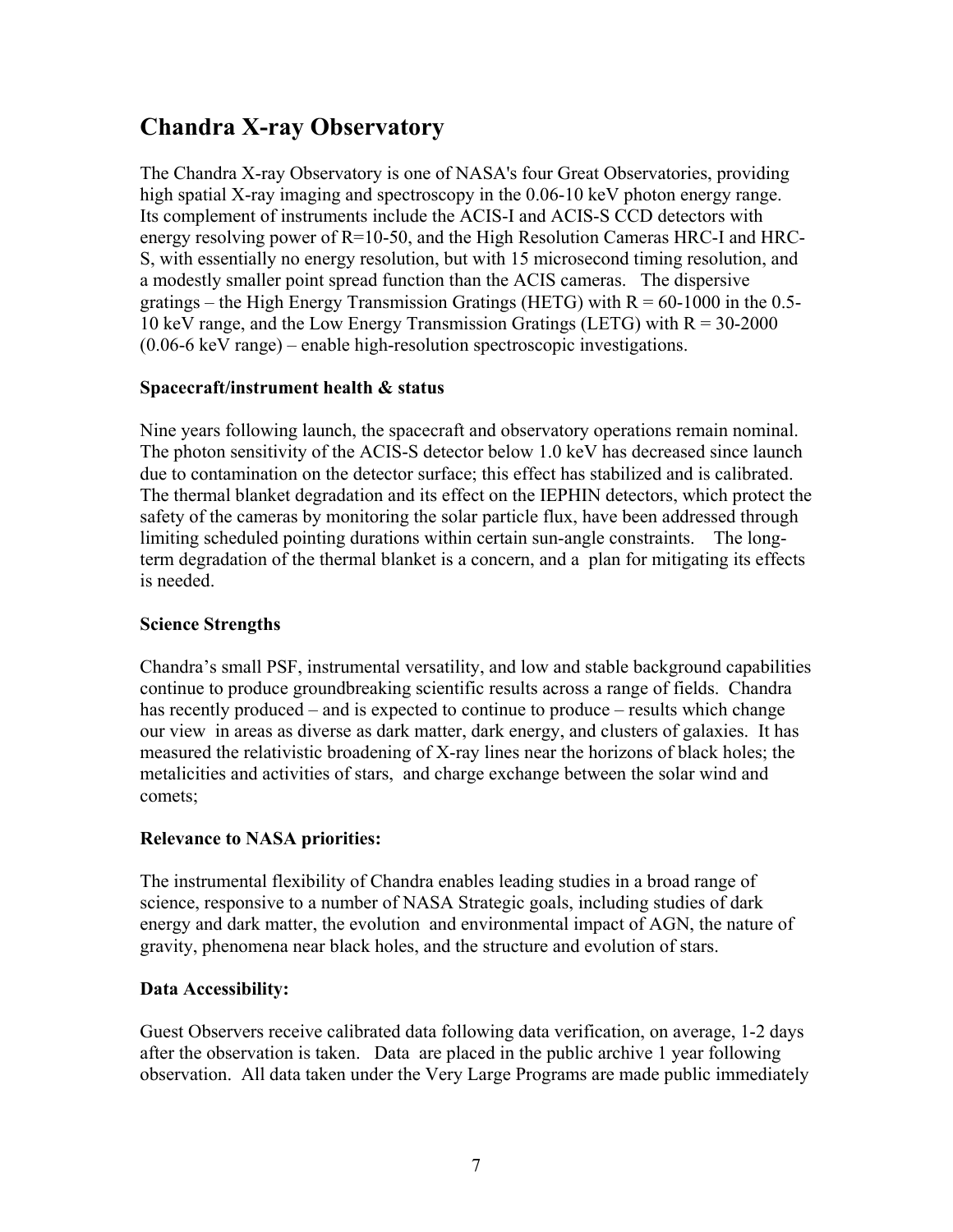following verification. These procedures provide highly accessible data to guest observers and archive scientists.

#### **Proposal Weaknesses:**

The SRC felt that Chandra, as a mature operating mission with an experienced user community, should be in a position to identify further economies in operations beyond that presented to the SRC. Such economies might come about in various ways, some of which were discussed during the oral presentation. While not in position to make specific recommendations, the SRC considers it likely that savings of a few percent over the next two years could be found without greatly affecting the science return or reducing the number of supported observing modes. Anticipating that budget constraints will continue to be tight, the science impact of reducing or eliminating support for specific observing modes should be discussed as part of the next senior review.

#### **Overall assessment and recommendations**

The SRC recommends funding at the in-guide level for FY09-FY10, and planning for mission extension at the in-guide level through FY11-12.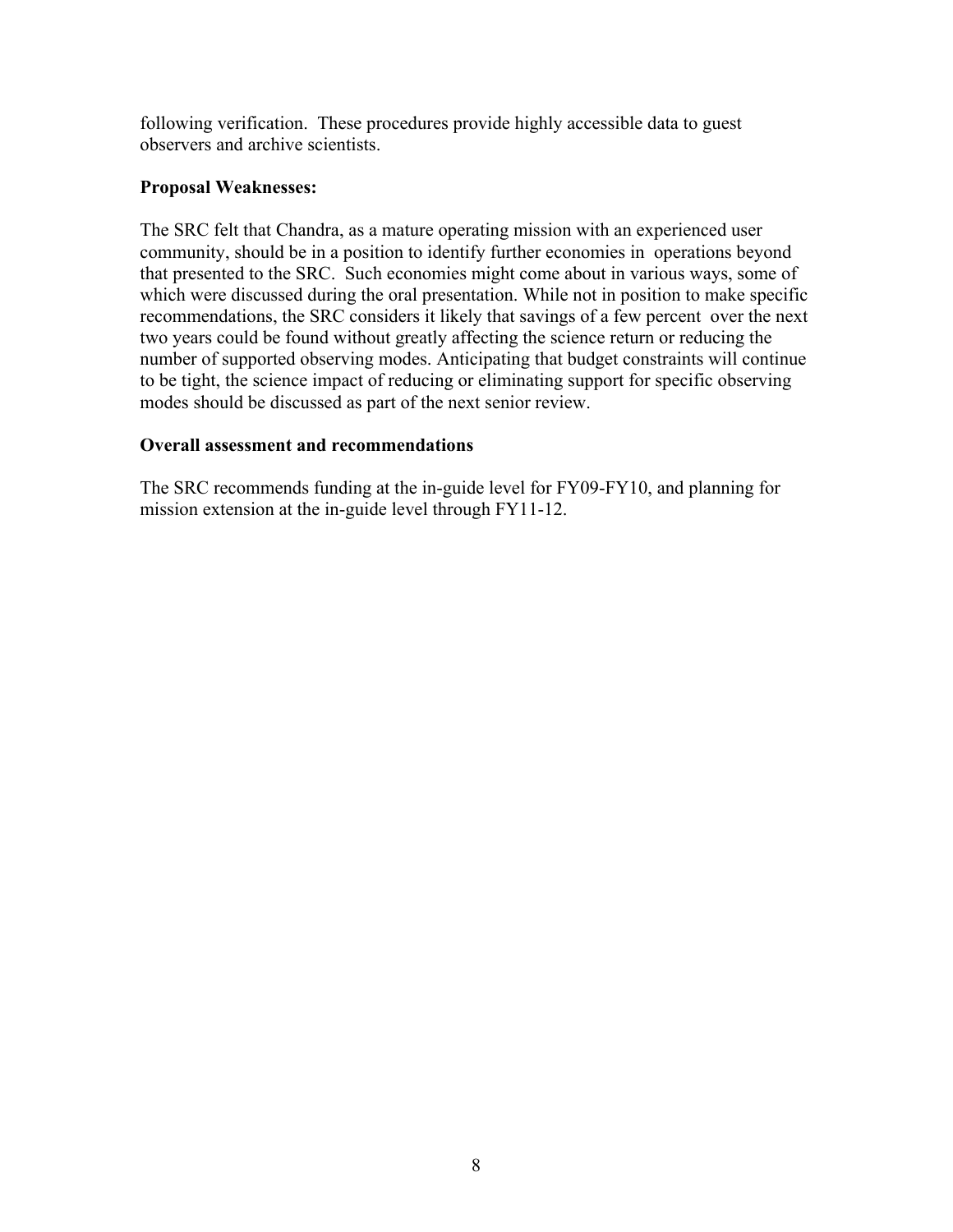# <span id="page-8-0"></span>**GALEX**

The Galaxy Evolution Explorer, a NASA Small Explorer UV survey mission launched in 2003, is in its fifth year of operation. The GALEX team is imaging galaxies and selected Galactic fields in the UV using FUV and NUV detectors centered on 1500 and 2300 Angstroms, respectively. There is also a grism mode for low-resolution spectroscopy. The GALEX project has a vigorous GO program that is enhancing its scientific return.

### **Spacecraft/instrument health & status:**

All flight and ground systems are currently healthy. The data quality from the UV detectors and instrument performance meet or exceed pre-launch expectations and the instrumentation is stable. A high-voltage (HV) current anomaly continues to recur in the FUV detector, but the project has learned how to recover through a procedure of HV cycling. The observing time efficiency during the past two years has been more than 75%.

#### **Science strengths:**

As the first wide-area UV imaging survey mission, GALEX continues to return unique images of nearby galaxies that effectively isolate the young OB star population and yield important information on the star formation rates, clustering, and evolution in the nearby universe. New discoveries continue to be made. Noteworthy is the imaging of UVluminous wakes and gas tails associated with AGB stellar winds, including evidence that this type of activity contributes in an important way to the formation of interstellar cirrus. The GALEX Extended Mission surveys will be a valuable database for understanding the UV sky and a critical dataset for modeling galaxy structure and evolution when combined with X-ray, optical, and IR data from Chandra, HST, and SPITZER, and on-going and future H I surveys and future molecular line observations with ALMA. The Project has responded completely to each recommendation of the 2006 Senior Review: The prime mission was completed in 2007 September, four large data releases have been delivered to the MAST, and progress was made toward completing observations for the extended mission and a backlog of GO observations.

#### **Relevance to NASA priorities:**

GALEX observations are contributing to our understanding of star formation, galaxy evolution, and the interaction between the mass loss from evolved late-type stars and the ISM, which support the NASA Astrophysics Division's core goals for investigating Cosmic Origins and the Physics of the Cosmos.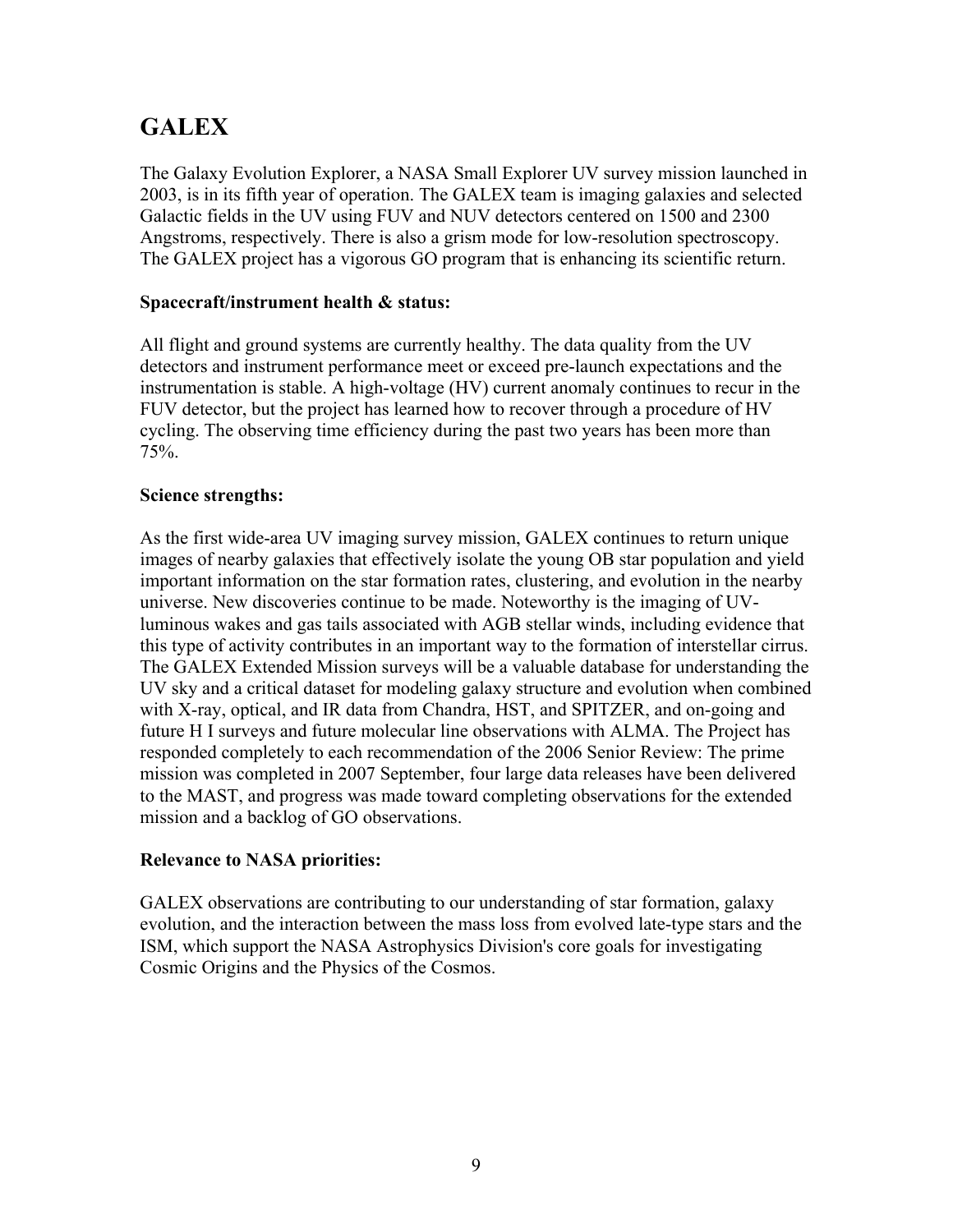#### **Data accessibility:**

Processed and calibrated GALEX data are available through the MAST archive. Four data releases from the primary mission have been delivered. Many GO observations are also now part of the public archive. Community use of the GALEX archive is increasing and accounts for more than 30% of the MAST searches and 10% of the downloads.

#### **Proposal weaknesses:**

A nine-year plan for completing several surveys was proposed. While it is clear that the incremental gain of an additional nine years would be great relative to the primary mission, the SRC would have preferred to see a proposal focused on the science that could be achieved in the next two years. The proposal lacked strong quantitative justifications for obtaining the deeper exposures. The SRC was skeptical that the time spent on the Time Domain Survey (TDS) would produce useful or ground-breaking results and would have preferred to see some samples of targets of interest and a preview of information on variability already obtained. The SRC is concerned that a completely uniform sampling in the TDS might preclude front-loading the legacy surveys aimed at obtaining deeper images of the most important areas of the sky.

The GALEX FUV detector continues to experience a current anomaly. Even though the GALEX operations team has developed a procedure for recovering from such events with minimal downtime, the SRC is concerned that the events could become more frequent and that the recovery technique might not continue to be successful.

The proposal did not clearly show how the GI program complements the goals of the project. The SRC felt that the proposal would have been stronger if it had contained a more detailed summary and discussion of some of the GI projects that are currently in progress and examples of projects that could be tackled in future GI programs.

#### **Overall assessment and recommendations:**

GALEX remains a unique facility, and continuing its operation has tremendous legacy value for astronomy, since no other US mission with wide-field FUV imaging capabilities is planned. The SRC appreciates the attention that the GALEX Project gave to the concerns of SR06. The proposal puts forward an ambitious plan for legacy surveys. While the SRC strongly endorses continued operation at the proposed funding levels for the next two years, we recommend that each year be considered as potentially the last year, and that the team prioritize its plans accordingly. This will undoubtedly affect the uniformity of the TDS sampling, but will result in the acquisition of the deep UV observations sooner, which the SRC regard as more important.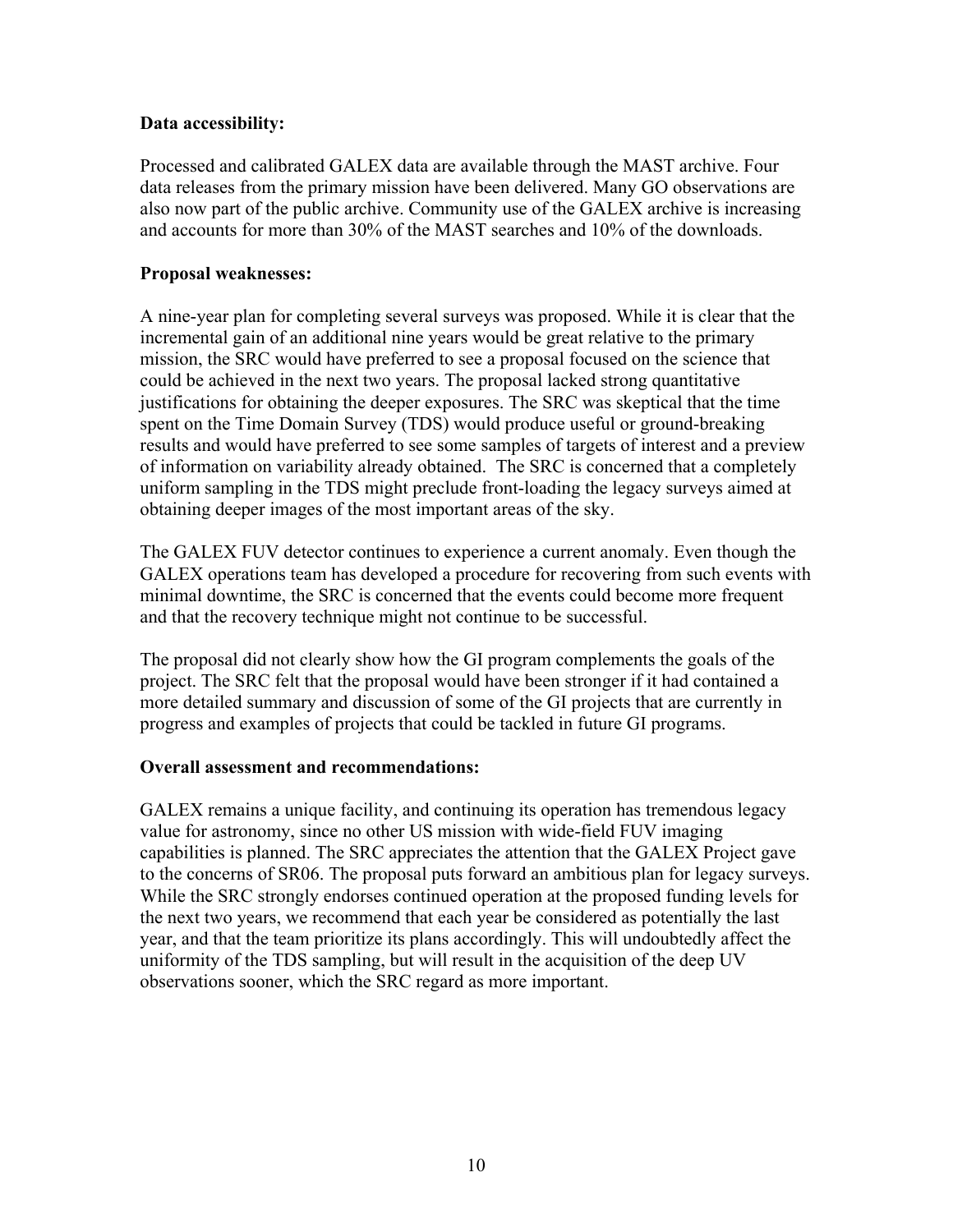The SRC is enthusiastic about the potential science gain from continuing GALEX for two more years, but is less optimistic about the feasibility of the full nine-year plan for the surveys while carrying through a significant GO program. Further continuation beyond 2010 will require a much stronger quantitative justification for the incremental science gain from the additional depth, area, and time coverage from the major surveys, and the appropriate balance of benefits from these surveys and the GI program.

The SRC recommends that funding of GALEX be extended until 2012 at the proposed minimal budget level, with the proviso that recommended funding in 2011 and 2012 should be revisited by the 2010 Senior Review.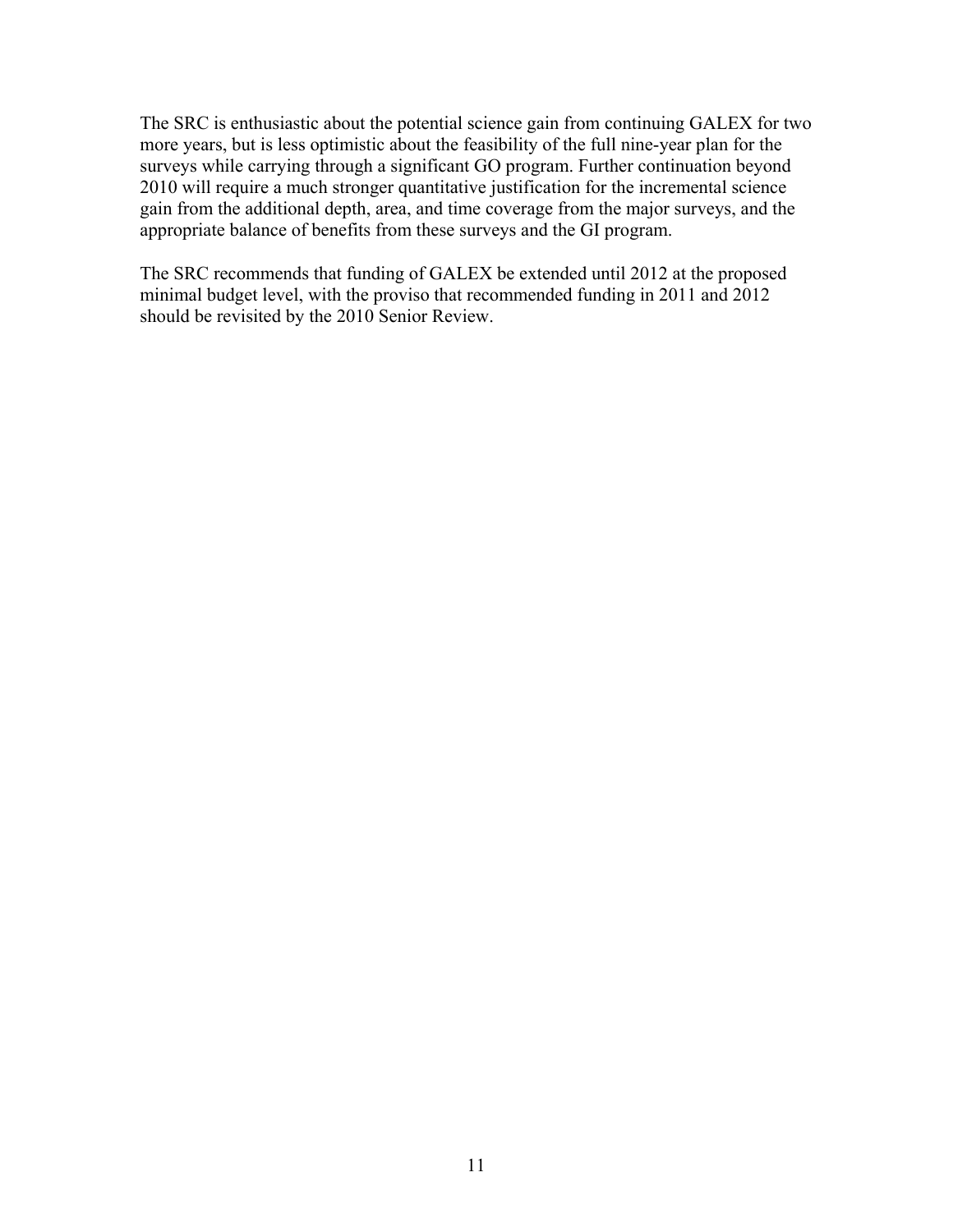# <span id="page-11-0"></span>**Suzaku**

Suzaku is a joint Japanese-US X-ray mission launched in July 2005 as a replacement for the failed Astro-E satellite. The primary goal of the mission was to enable spectral studies of X-rays with unprecedented resolution using the XRS calorimeter instrument. The XRS was complemented by a suite of instruments (XIS, HXD/PIN and HXD/GSO) to provide very broadband coverage (0.2-600 keV) of sources using detectors designed to have very low backgrounds. Because of the limited cryogen gas supply, mission design and planning focused on use of the XRS for the first mission years. The loss of the XRS soon after launch caused a major reorganization of mission priorities and resources, with a shift of focus to the broadband instrumentation suite. This, together with problems in the broadband suite (the overall XIS experienced contamination issues, the XIS-2 CCD failed, and the initial HXD background models were not as good as hoped), led to a significant loss of scientific productivity during the first year or so of scientific operation. The problems with the broadband instruments now appear to be under control, and Suzaku is poised to fully exploit its unique and powerful capabilities.

#### **Spacecraft/instrument health & status:**

The broadband instrument suite now appears to be in good health. The worrisome XIS contamination appears to have stabilized, and the HXD background appears stable. The background model works down to the hoped-for 1% level. Charge re-injection in the XIS CCDs is effective, giving Suzaku the best energy resolution among currently flying CCD instruments. Adequate instrumental data analysis tools now appear to be in place, as evidenced by a significant jump in the number of recent publications.

#### **Science strengths:**

The Suzaku XIS instrument has comparable collection area to the CCD instruments on Chandra and XMM but a significantly lower instrumental background, somewhat better energy resolution, and much higher live time for bright sources. For compact object sources, these attributes, coupled with the high-energy response of the HXD, allow simultaneous and unambiguous measurements of the typical source emission components, in particular of the relativistic iron line at  $~6$  keV used to estimate black hole spin. Suzaku is thus the premier instrument for spectral studies of the emission from moderately bright to bright AGN and X-ray binaries. The low XIS background also makes Suzaku unique for spectroscopy of low-surface brightness regions, enabling, for example, studies of hot cluster gas out to the cluster virial radius. The XIS has the potential to detect and study the WHIM between clusters and measure abundances for hard-to-detect elements like magnesium, critical for understanding the enrichment history of the Galaxy and the IGM in nearby clusters. Suzaku's unprecedented low background in the HXD energy range also allows fast and efficient follow-up of the hard X-ray sources detected by SWIFT and INTEGRAL wide area surveys, and allows rapid tracking of the hard X-ray variability in bright blazar AGN. Overall, Suzaku's broad energy coverage and sensitivity, especially for extended sources, make Suzaku an excellent match for gamma-ray observations by GLAST and ground-based observatories,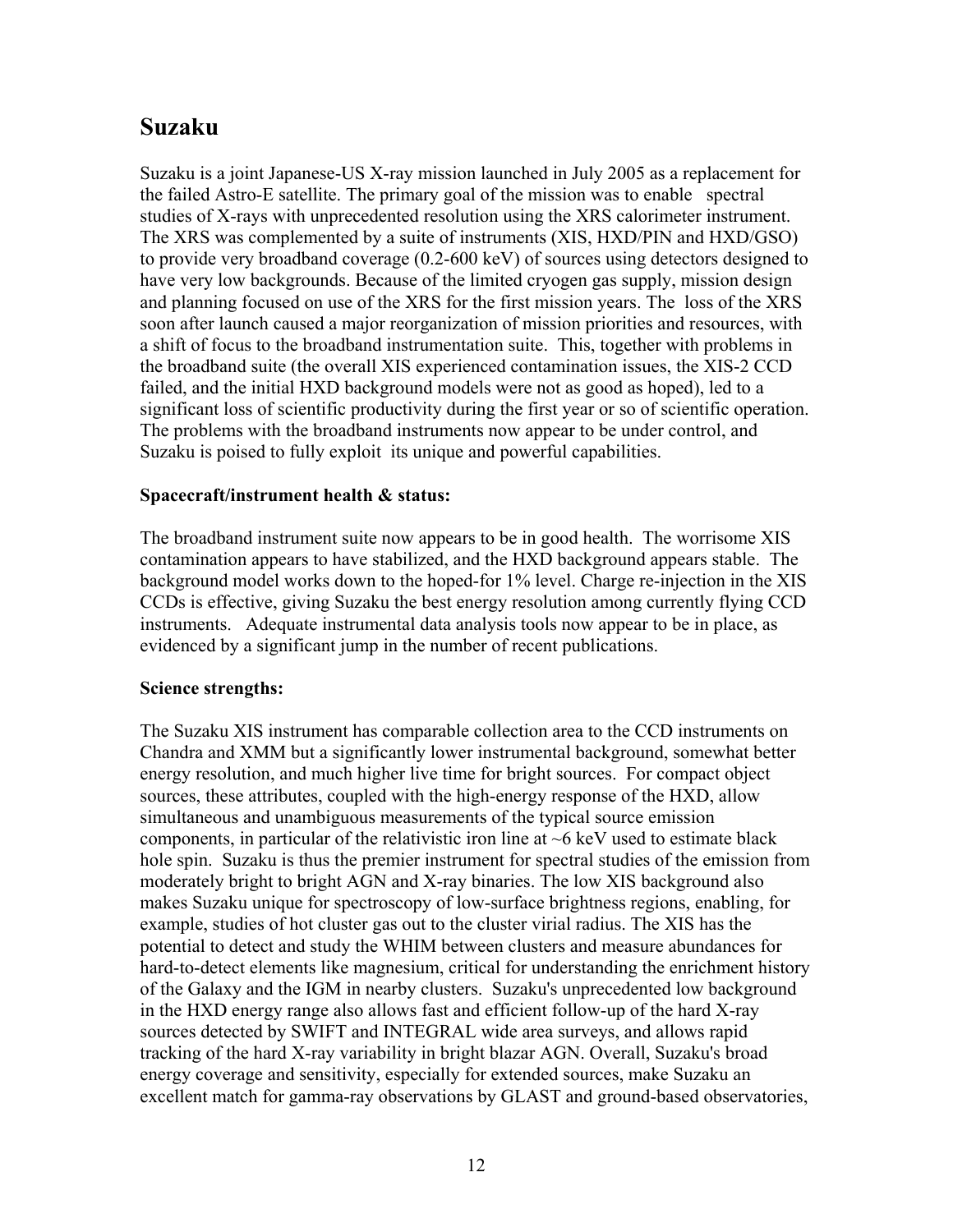providing crucial coverage of the hard X-ray synchrotron emission component that typically accompanies the gamma-ray emission. The Suzaku team presented a strategy to concentrate on key projects, which the SRC regarded as an effective strategy for getting the most science out of the mission's remaining years.

#### **Relevance to NASA priorities:**

Suzaku directly addresses science goals in the NASA Science Plan relating to black holes, active galactic nuclei, and the final fates of stars.

#### **Proposal Weaknesses:**

Other missions are likely to yield more useful data for clusters at redshifts  $z > 0.5$ . There was no detailed discussion of exactly how Suzaku will carry out timely joint observations with gamma-observatories, given that gamma-ray sources are highly variable and that the most interesting sources may not be known before a given proposal cycle. There was minimal mention of the WAM (Wide Area Monitor), which given its sensitivity at energies above the SWIFT/BAT cutoff, makes it a useful complement to SWIFT for GRB studies.

#### **Overall Assessment and Recommendation:**

Suzaku is still in the rapid growth phase of its scientific output. It has the potential to produce qualitatively new results rather than add incrementally to prior knowledge. Termination of support for US participation for the mission would significantly hamper the ability of the US community to access its unique capabilities.

Follow-up of transient, serendipitous sources was viewed as one of the key science goals for Suzaku, yet only the 4% director's discretionary time allocation presently appears to be available for this purpose. This may not be sufficient. Effective follow-up also requires tight and continuous coordination between the various mission teams. It was not clear this mechanism was in place. The Suzaku team is strongly encouraged to address these concerns.

Given the low cost to NASA for the mission's capabilities, the SRC recommends funding to support the Suzaku mission at the nominal budget request through 2012, subject to the 2010 Senior Review.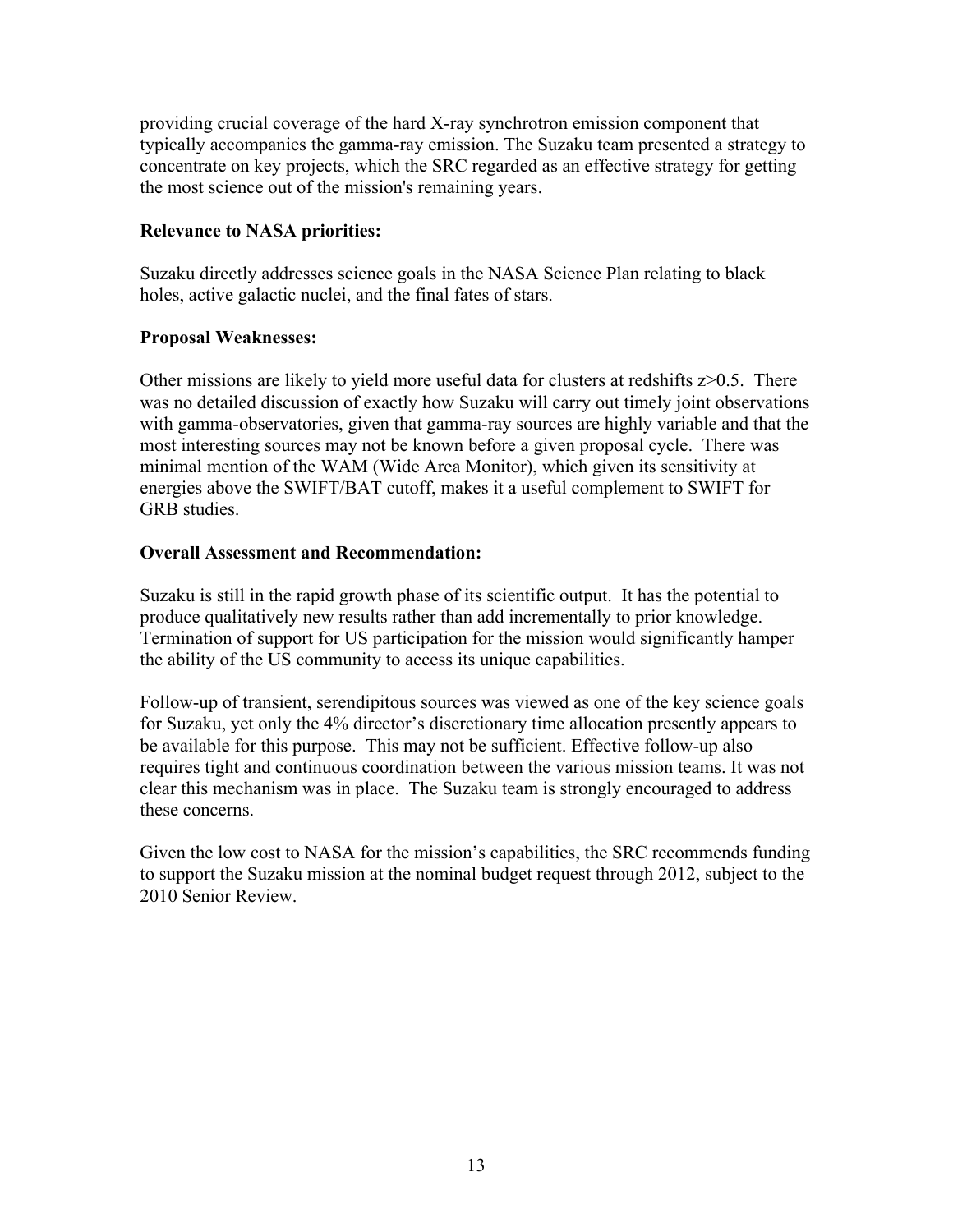# <span id="page-13-0"></span>**Warm Spitzer Mission**

The Spitzer Space Telescope, a NASA Great Observatory, will complete its Cryogenic Mission in Spring 2009. The proposed Warm Spitzer Mission (WSM) would use the remaining imaging capabilities at 3.6µm and 4.5µm to carry out a set of large Exploration Science programs, a (smaller) General Observer program, and a continuing archival science program. The WSM as proposed would extend from FY09 to as late as FY14.

#### **Spacecraft Health and Status:**

Overall mission health is excellent. The warmup of the spacecraft and IRAC camera after the end of the Cryogenic Mission should not degrade the performance of the 3.6/4.5 µm imaging. Mission lifetime is limited by degradation in spacecraft communications, but this should not be an issue over the period of the proposed WSM.

#### **Science Strengths:**

WSM has sensitivity at 3.6 $\mu$ m and 4.5 $\mu$ m that greatly exceeds what is available from the largest ground-based telescopes, and will be unmatched until the launch of JWST. WISE will survey the entire sky, but to much shallower depths and with lower spatial resolution. The combination of extraordinary sensitivity, good spatial resolution and outstanding photometric stability makes the WSM a powerful and unique facility for projects that require precise photometry, and for deep large-scale surveys at near/mid-infrared wavelengths. There is a large discovery space that the WSM will be able to exploit.

Several large-scale projects are particularly compelling. For extragalactic research, Spitzer's sensitivity at wavelengths longer than 3µm enables deep searches for high-z galaxies, and when combined with observations at shorter wavelengths, constrains the stellar masses and ages of young galaxies. Current observations are limited to small fields and hence suffer from cosmic variance uncertainties. The WSM will also be an excellent way to locate and characterize the stellar content of clusters of galaxies at lower redshift. The extension of the GLIMPSE survey to cover the entire Galactic plane would be a valuable legacy product, and the measurement of rotation periods for numerous premain-sequence stars will provide key insights into how the angular momenta of young stars changes with age, stellar mass, and the presence of a circumstellar disk. WSM will be the only mission before JWST that can measure the thermal radiation of exoplanets to constrain models of these objects. The pace of discovery of transiting exoplanets is dramatic, doubling roughly every year, and even more will come from COROT and Kepler. Follow-up observations should be an active and exciting topic for a WSM.

The SRC was impressed with the excellent job Spitzer has done with all aspects of its Cold Mission, including the Legacy surveys, GO support, and archival research support.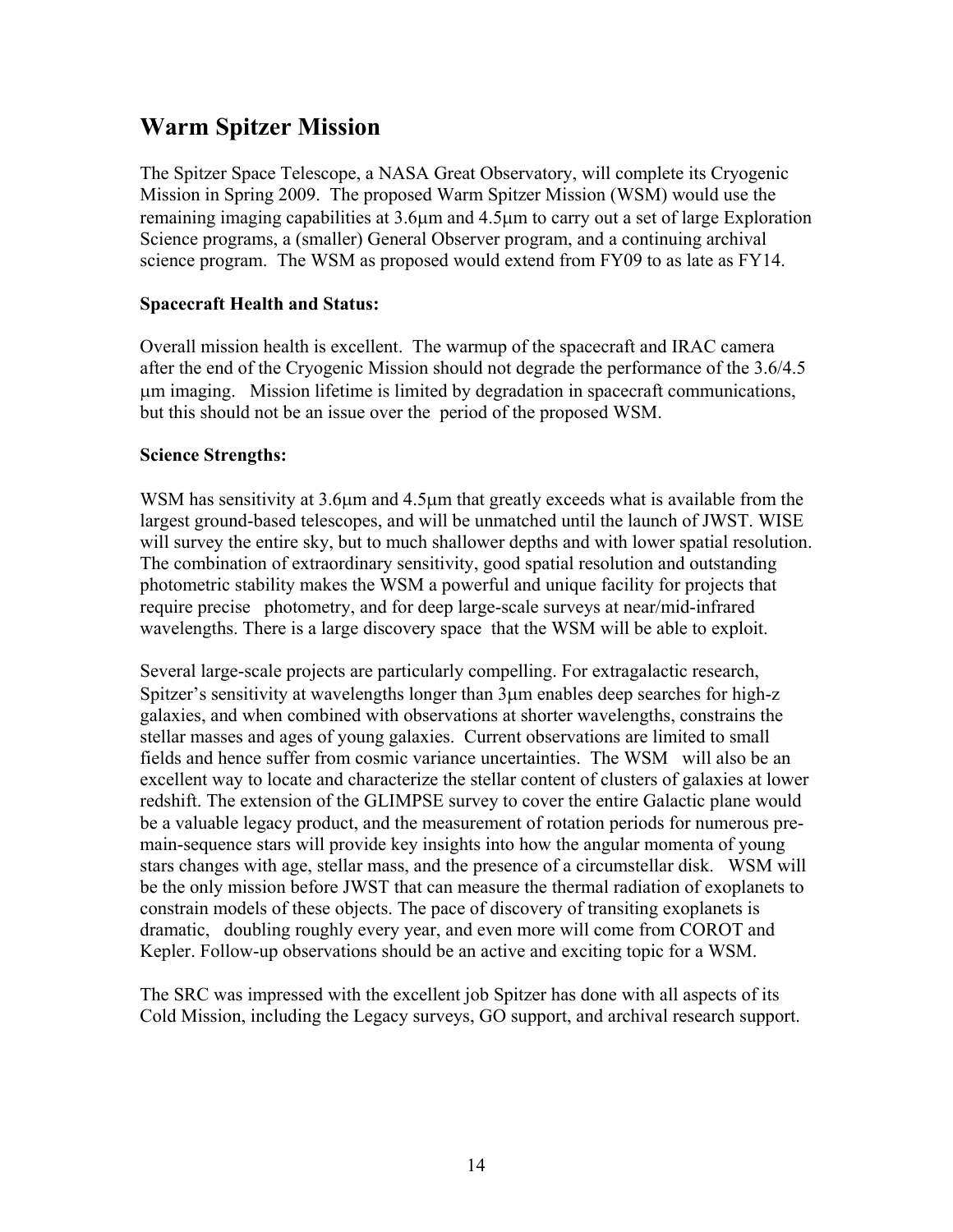#### **Relevance to NASA priorities:**

The proposed large surveys of exoplanets, deep extragalactic fields, and star formation in the Galaxy all address key NASA SMD priorities, and have strong synergies with major surveys being carried out with other NASA facilities. The critical role of the WMS for exoplanet research was recently underscored by the AAAC Exoplanet Task Force. The extragalactic surveys would leverage large multi-wavelength datasets, and would help to identify priority science targets for JWST.

#### **Data Accessibility:**

Accessibility to the current Spitzer archive is excellent.

#### **Proposal Weaknesses:**

requested nominal cost, given the greatly reduced complexity of the instrument suite. The SRC was impressed with the scientific potential for many of the main Exploration Science initiatives, particularly for exoplanet studies, the deep-field extragalactic surveys, and Galactic star formation research, but it was not convinced that a full 4-year project was needed to achieve the maximum scientific return per dollar from a WSM. The SRC considered whether a credible WSM program might be carried out at less than the The SRC also questioned the scientific impact of the NEO project, and noted that the lack of spectroscopy reduces some of the scientific impact of the exoplanet research. JWST will bring yet another leap in capability (in imaging and spectroscopy) to bear at these wavelengths, and the proposal should have clarified better the degree to which JWST will affect the proposed WSM key projects.

#### **Overall assessment and recommendations:**

This proposal was unique in this review and presented difficult challenges to the SRC. The cost of the WSM as proposed is high, and there were no funds allocated for it in the in-guide budget given to this SRC. Moreover, the severe budget constraints precluded any meaningful recommendation regarding funding beyond the immediate 2-year FY09 FY10 horizon of this Senior Review.

Despite these severe constraints, the SRC was very impressed with the science value of a WSM, and ranked the science-per-dollar value of the project in the upper half of all missions under review. It recommends that NASA negotiate with the Spitzer project to develop a funding scenario that would allow the highest-priority Exploratory Science projects highlighted above to be carried out in FY09-FY10. Should this be accomplished, serious consideration should be given to an extension of the WSM in the next Senior Review.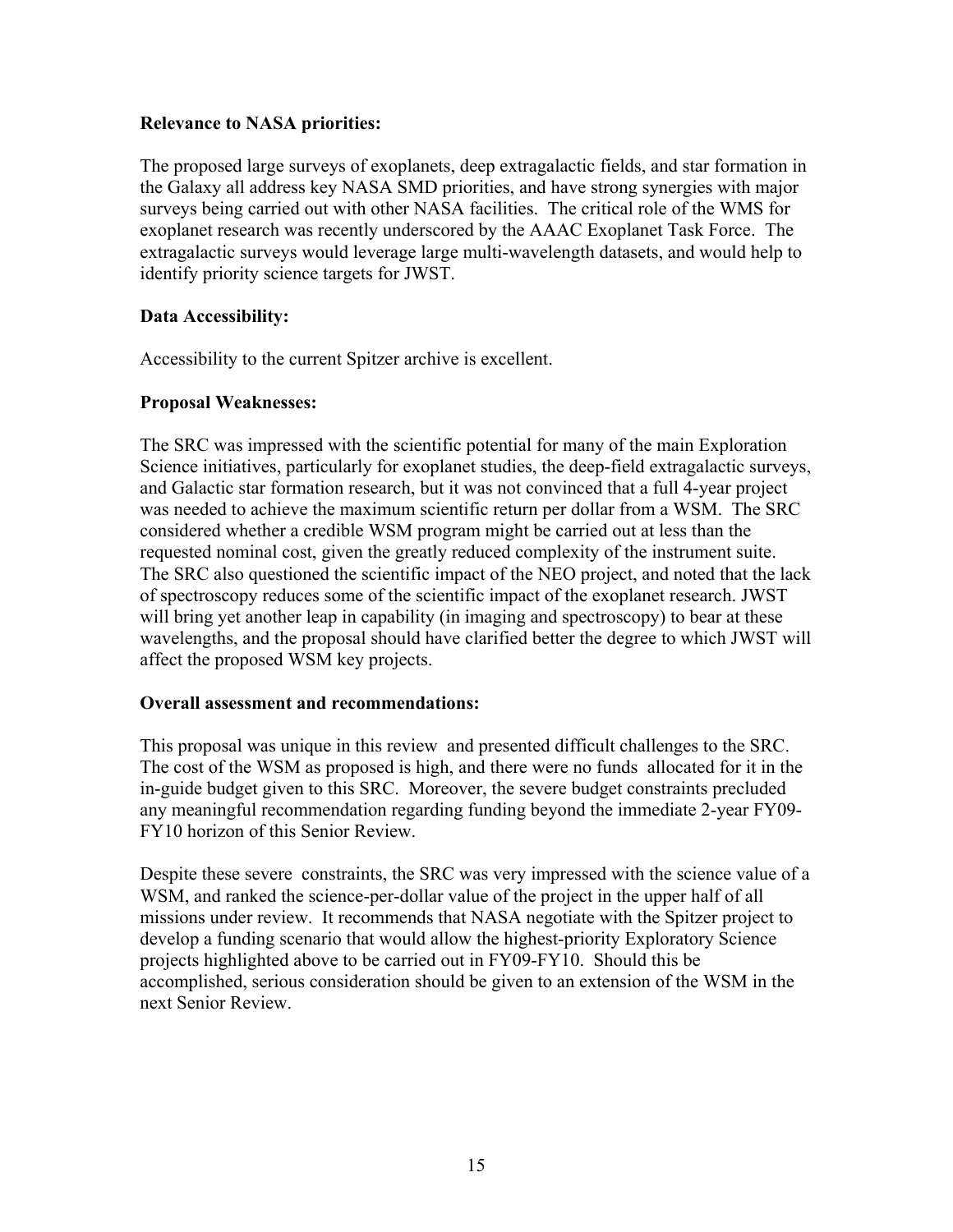# <span id="page-15-0"></span>**WMAP**

The Wilkinson Microwave Anisotropy Probe (WMAP) is a MIDEX mission designed to produce all-sky maps at five microwave frequencies (23, 33, 41, 61, and 94 GHz) with high sensitivity and precision. The WMAP team has produced three data releases containing the data and analysis from 1, 3, and 5 years of operations, with the most recent release occurring early in 2008. Current in-guide funding will enable the collection of data for 7 years and the WMAP team presented a proposal to collect and analyze 9 years of data. WMAP has helped usher in the age of precision cosmology, and its scientific impact has been remarkable for a MIDEX class mission.

### **Spacecraft/instrument health & status:**

Mission operations at L2 remain extremely smooth and reliable. There are no consumable cryogens, and fuel reserves are more than adequate.

#### **Science strengths:**

WMAP has transformed cosmology into a precision science and continues to address fundamental scientific questions. In this new era even modest gains in sensitivity can have a big impact. At present, WMAP remains unique in its ability to probe large-scale structure and the early history of the Universe. Key areas in which 9-year data would be useful are:

- Improvements on fundamental cosmological parameters, particularly those related to inflation such as scale invariance and departures from Gaussianity. The current data provide tantalizing indications that some of these quantities are incompatible with leading cosmological models, and the additional data may be able to rule out some of these models.
- Unique constraints on reionization, most notably by continuing to improve the low-order multipoles of the EE polarization maps, which are pointing to very early structure formation and a complex reionization history. WMAP provides a unique view of this important epoch.
- Improved 22 GHz maps of the galactic synchrotron radiation for foreground removal. These foregrounds dominate polarization maps on large angular scales, and their accurate removal is key to future Planck and ground based campaigns to measure the B mode signature of gravitational waves.

In addition, continued operation of WMAP allows for improved analysis of all its previous data through, e.g., improved characterization of the beams. Finally, much of the secondary science, such as source counts and spectra at millimeter wavelengths, is of high value.

WMAP results are heavily used by the astronomical community, continue to have a high impact, and are a public relations benefit for NASA.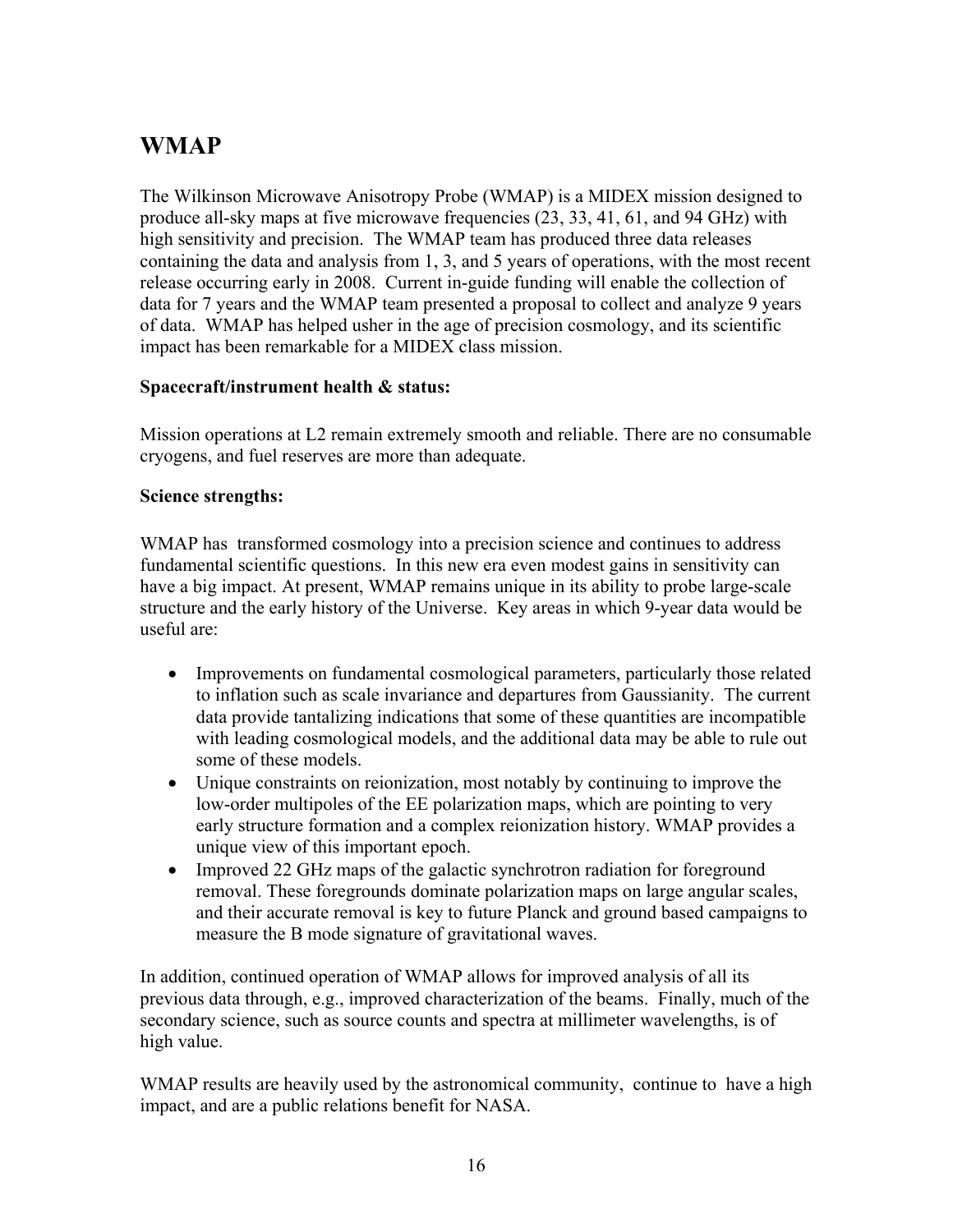#### **Relevance to NASA priorities:**

WMAP continues to be fundamentally relevant to the NASA Strategic Objective 3D and the NASA Science Plan (Astrophysics) Objective "What is the origin, evolution, and fate of the Universe?"

#### **Data accessibility:**

Data are archived and distributed through LAMBDA, which was established to be NASA's central CMB data archive and distribution center. All data products, including spacecraft instrumental monitoring products, are archived.

#### **Proposal weaknesses:**

The chief weakness of the proposal was the lack of discussion of waypoints in the analysis, in particular, what could be learned from the 7 year maps, and how they would compare to the projections made for the 9 year maps (the proposal compared results only from 9 year vs. 5 year datasets). This omission is particularly striking given that the 2006 Senior Review raised similar concerns.

In cosmology there will always be some effect at the margins of detection, such as neutrino masses or the evolution of the dark energy equation of state parameter, and of itself this does not make a case for continuation. The proposal did not clearly rank the importance of the parameters that are currently on the bubble, nor indicate which would be adequately resolved with the 7 year maps.

#### **Overall assessment and recommendations:**

WMAP continues to deliver high impact, high profile science for a modest cost. While a successful Planck mission will ultimately eclipse the extended WMAP mission in many areas, WMAP has unique capabilities for mapping foregrounds and measuring polarization on the largest angular scales. A 9 year map will allow important constraints to be tightened on key cosmological parameters, on a short timescale and with little risk.

The SRC recommends continued funding of WMAP at their requested minimal budget level through FY10. Funding beyond FY10 should be addressed in the next Senior Review. Results from the 7 year analysis should be made public prior to the next Senior Review, and a detailed assessment made to ensure that the error projections for the 9 year maps are on target.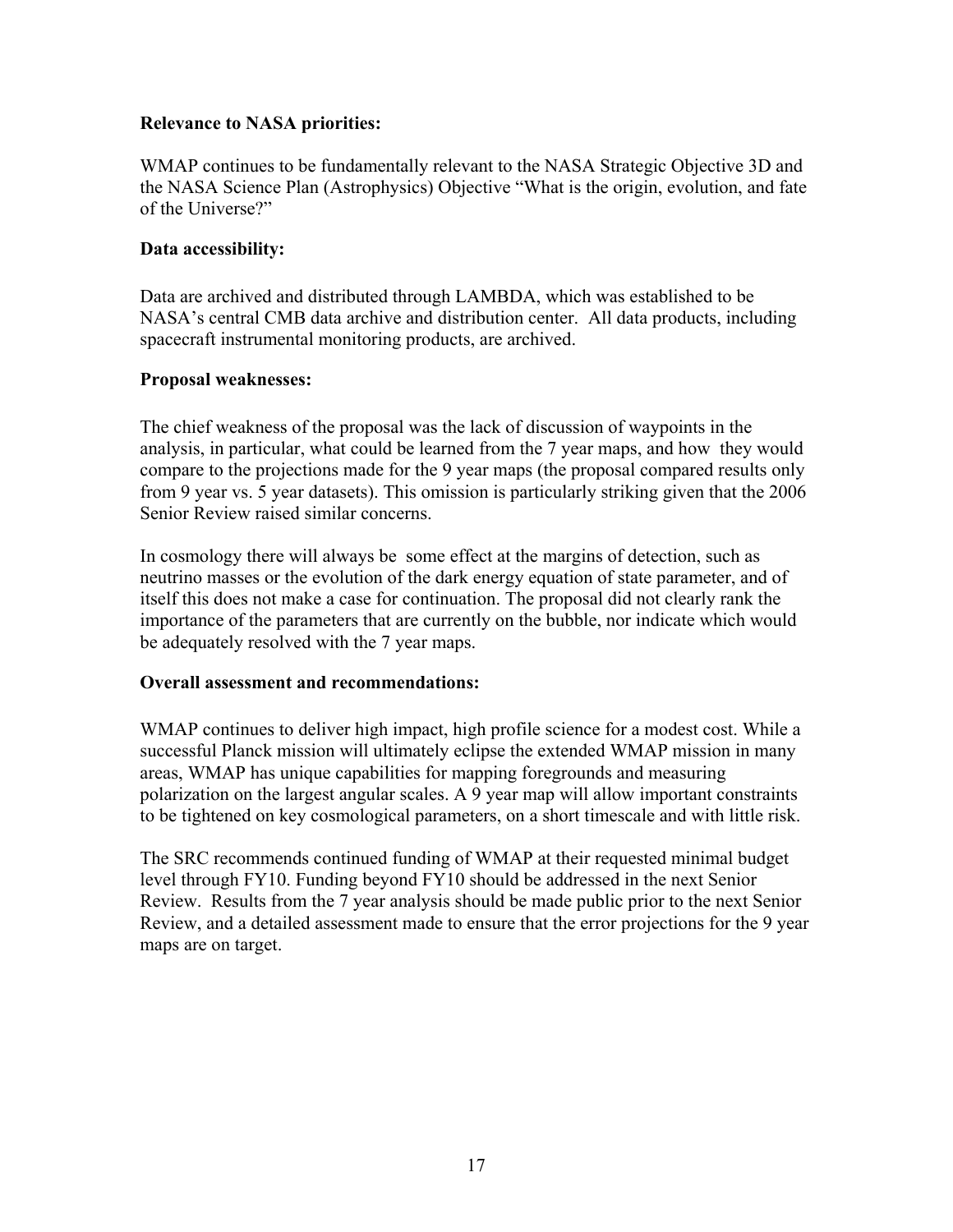# <span id="page-17-0"></span>**XMM-Newton**

XMM-Newton is a Great Observatory class facility that was a cornerstone of ESA's Horizon 2000 program. XMM has six co-aligned instruments: EPIC, an imaging X-ray telescope; RGS, 2 high-throughput, high-resolution grating spectrometers; and OM, an optical/UV monitor with simultaneous spectral, photometric, and imaging capabilities. NASA-sponsored teams contributed to the reflection gratings mounted on two of the telescopes and to the OM. The XMM Guest Observer program is open to US scientists with  $\sim$ 40% of the accepted proposals having US Principal Investigators and  $\sim$ 70% with US co-Investigators. Journal papers involving XMM data are abundant and typically well-cited*.* 

### **Spacecraft/instrument health & status:**

The XMM-Newton spacecraft and instruments are in good condition. There have been no adverse instrumental anomalies since the early years of the mission. The RGS is losing effective area at low energies, on the order of 30% at the lowest energies, at a rate that is consistent with a buildup of contamination. The loss is understood and is handled in the calibrations. The observing efficiency still remains high at  $\sim$ 70% with only about 4% being lost due to solar flares.

### **Science strengths:**

XMM has made many important scientific contributions on topics such as galaxy clusters, relativistic Fe line emission from AGN, supernova remnants, X-ray binaries in other galaxies including ultra-luminous X-ray sources, isolated neutron stars, pre-main sequence stars, stars with planetary systems, and planets within our own solar system. The observing program for XMM remains oversubscribed by about a factor of seven, which is testimony to the continued interest of the astrophysics community in XMM's capabilities. The U.S. GOF has reduced its costs to a bare minimum, with the budget largely supporting the GO program.

#### **Relevance to NASA priorities:**

XMM observations directly address NASA scientific objectives in the areas of physics of the cosmos and cosmic origins.

#### **Data accessibility:**

X-ray data access via the HEASARC is straightforward and well understood by the community and there are no issues.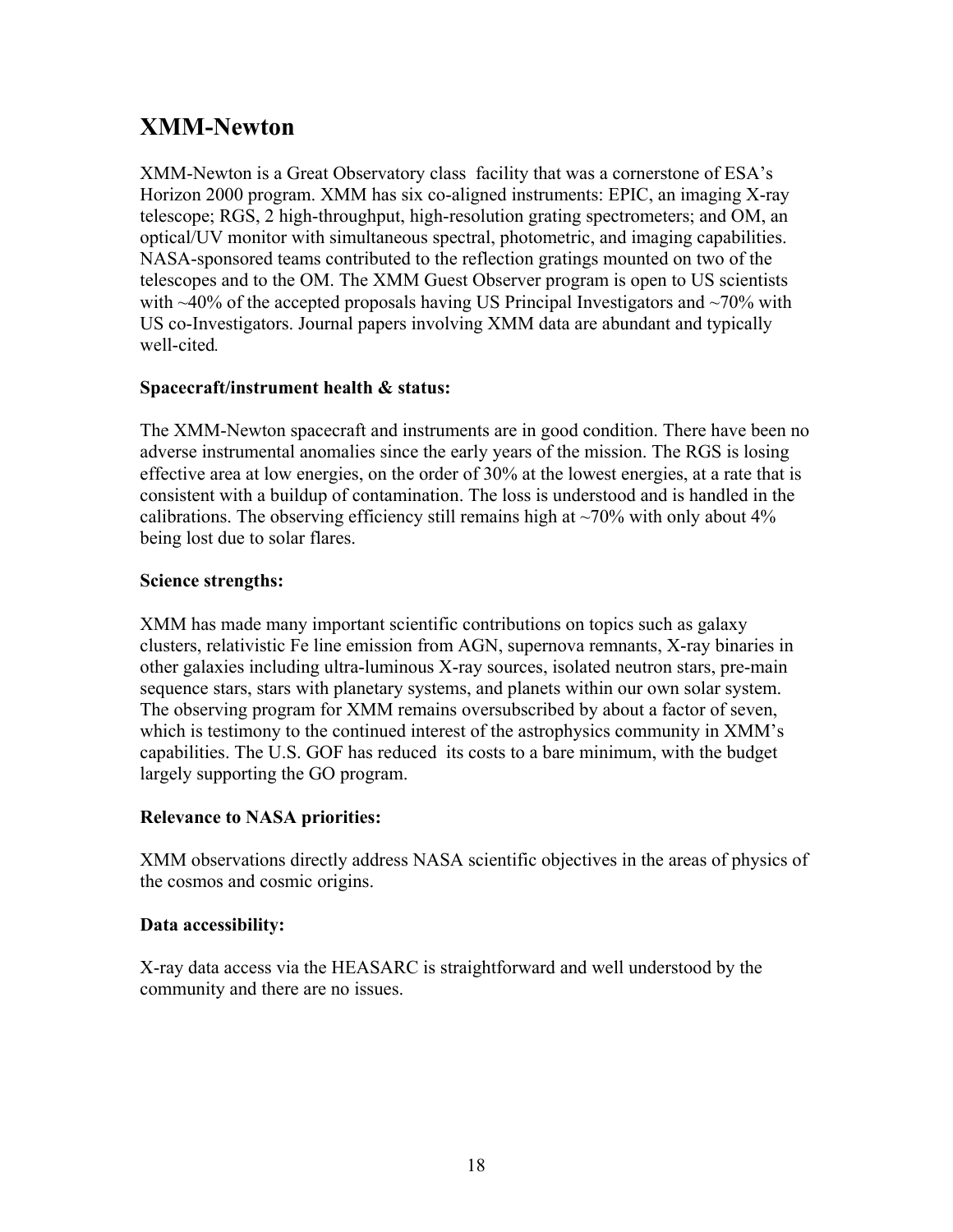#### **Proposal weaknesses:**

XMM has produced many interesting and exciting results during its lifetime, but the scientific case for continued funding of the US GOF made in both the documentation and the briefing to the committee was not compelling. The recommendation of the 2006 SR was to plan for a reduction in the GI program in the FY09 and FY10 timeframe. The case was made by the proposers that this is undesirable to the users and the project, and no attempt to plan for reduction was made by the team.

#### **Overall assessment and recommendations:**

XMM-Newton remains an extremely valuable resource. The scientific output of U.S. observers is high for a relatively low investment of NASA funds. The SRC's recommendation for a reduction in funding of the US XMM Guest Observer Facility does not indicate lack of support for XMM science. Rather it reflects the reality that a cut to a primarily US-funded mission would lead to serious, potentially irreversible damage to that mission, while a reduction in US XMM funding does not fundamentally impair XMM science, and this decision can be revisited in later years. US XMM science will be strongly impacted by a cut in GO funding, but this impact can be partly mitigated a strong ADP budget, which would enable the best US science to be carried out.

The SRC recommends that this program continue at the proposed in-guide level in FY09 followed by closeout in FY10.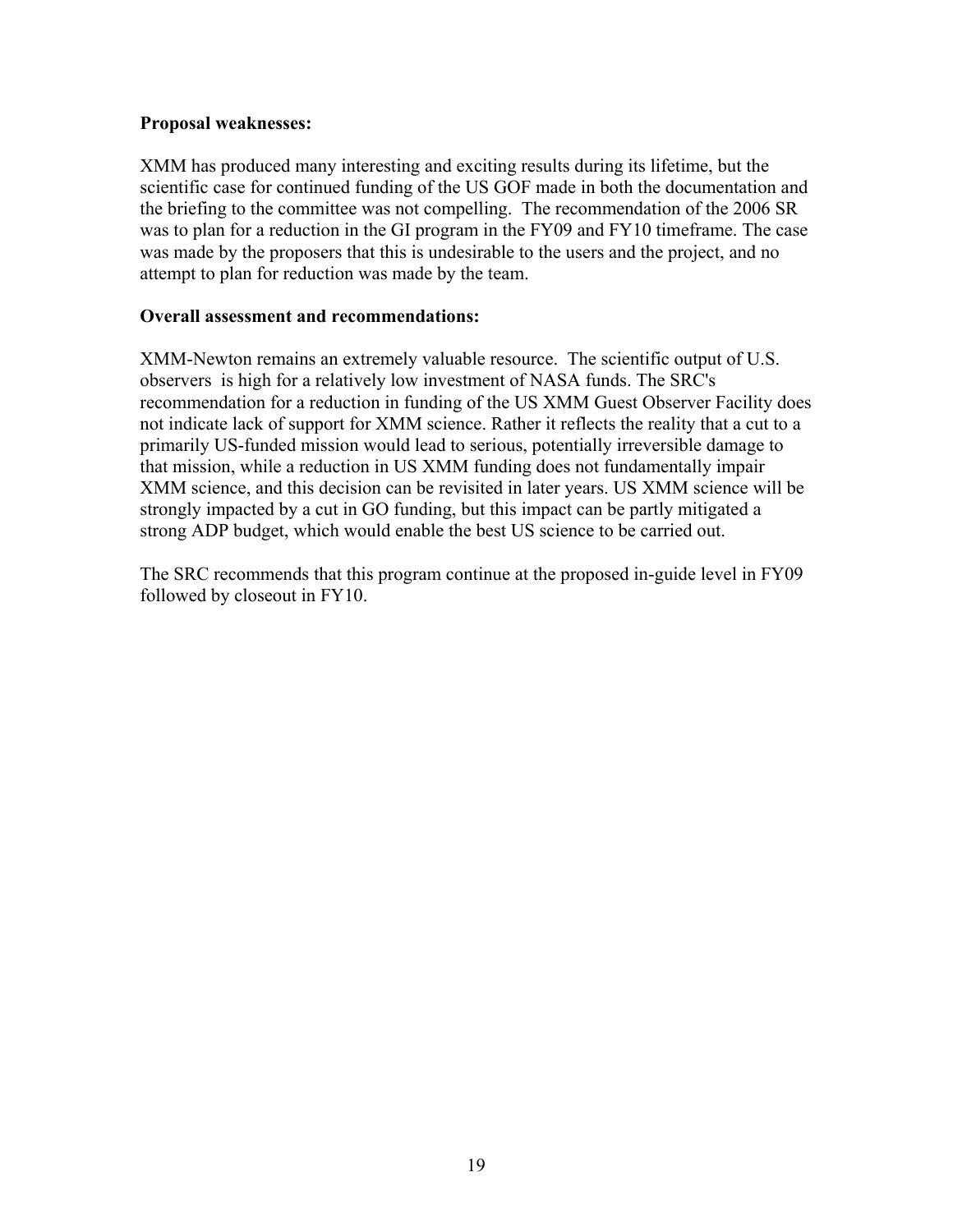# <span id="page-19-0"></span>**INTEGRAL**

INTEGRAL is an ESA mission that was launched in October 2002. It has completed more than five years of successful operations. ESA has recently approved a mission extension until the end of 2012. There are four instruments on the INTEGRAL spacecraft. The two primary instruments cover the energy range from 20 keV up to 10 MeV. Both are coded aperture imaging instruments. IBIS has relatively high angular resolution (12' FWHM) over an 8° FoV with moderate energy resolution. SPI has high energy resolution (using Ge spectrometers), with moderate angular resolution (2.5°) over a larger 16° FoV. The two gamma-ray instruments are supported by two context instruments, one for low energy X-rays and one for optical measurements.

### **Spacecraft/instrument health & status:**

The INTEGRAL spacecraft and its subsystems are performing flawlessly. A 72-hour, highly elliptical orbit ensures an adequate orbital lifetime. There are no consumables or other issues that might impact an extended mission. Fewer than 3% of the detector elements in the IBIS/ISGRI detector array have been lost. Although 2 of the 19 SPI Ge detectors were lost early in the mission, the integrity of the SPI array has remained stable for the past four years. The committee had no concerns about the spacecraft health.

### **Science strengths:**

The unique capabilities of INTEGRAL for observations in the nuclear line region will not be addressed by any other currently-planned mission. The SPI instrument, with its unprecedented sensitivity for narrow line emissions, has made important observations of several nuclear lines, including the <sup>26</sup>Al line at 1.8 MeV and the <sup>60</sup>Fe lines at 1.173 and 1.333 MeV. These data are consistent with core collapse SNe being the dominant source of emission, but the data continue to improve constraints on the contributions of other sources. Observations of the diffuse 511 keV emission indicate an asymmetric distribution about the Galactic center. The origin of this emission is not well understood, but the distribution bears some similarity to the observed distribution of LMXBs as seen by INTEGRAL.

The IBIS instrument has provided extensive wide-field imaging along the galactic plane, with good sensitivity up to several hundred keV. It has identified more than 400 hard Xray sources, more than 100 of which were previously unknown. From these data, at least two new classes of galactic sources have been discovered – a class of heavily obscured HMXBs and a class of superfast X-ray transients. INTEGRAL is providing constraints on the contribution of AGN to the cosmic X-ray background CXB), having obtained spectra of more than 100 AGNs spanning the ~30 keV CXB peak.

There is an important synergy between INTEGRAL and the soon-to-be-launched GLAST mission, with INTEGRAL providing a spectral bridge to lower energy X-ray observations.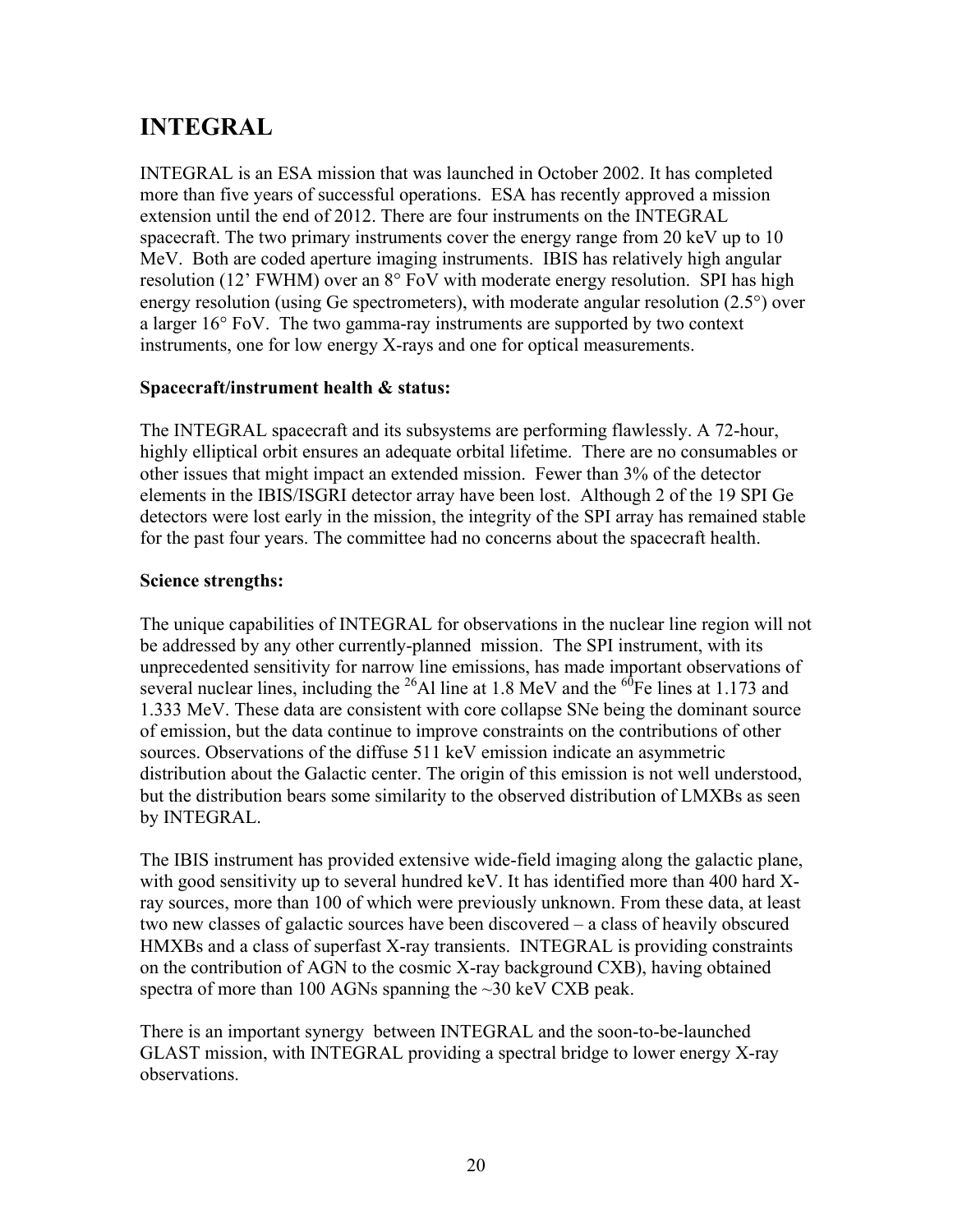#### **Relevance to NASA priorities:**

INTEGRAL observations are directly relevant to the Lifecycles of Matter goals of NASA's original Structure and Evolution of the Universe roadmap as well as current Astrophysics Division science objectives.

#### **Data accessibility:**

Data are provided to US investigators through HEASARC, and user support through the US INTEGRAL Guest Observer Facility (GOF). Issues with regards to data delivery early in the mission have apparently been resolved. The INTEGRAL team has made great strides over the years in making the data analysis more accessible, with continual improvements to the analysis software and the continued support of data analysis workshops.

#### **Proposal weaknesses:**

With the exception of the prospect for nearby SN line observations, the proposal offered mainly incremental improvements on previous science. Some of the most interesting new science (e.g., observations of lines from a future nearby supernova, should one occur) is not guaranteed. The size of the US community involved with INTEGRAL was judged to be small in comparison with other missions before the committee.

#### **Overall assessment and recommendations:**

Although the committee recognizes the unique aspects of the INTEGRAL mission, much of the science was seen to be incremental. The SRC recommends that NASA continue to support INTEGRAL (with an emphasis on the US GO program) at a reduced level until September of 2010. With the continued operation of INTEGRAL by ESA and the continued access to data through the European ISDC, it is expected that some level of support for US investigators would become available through programs such as ADP.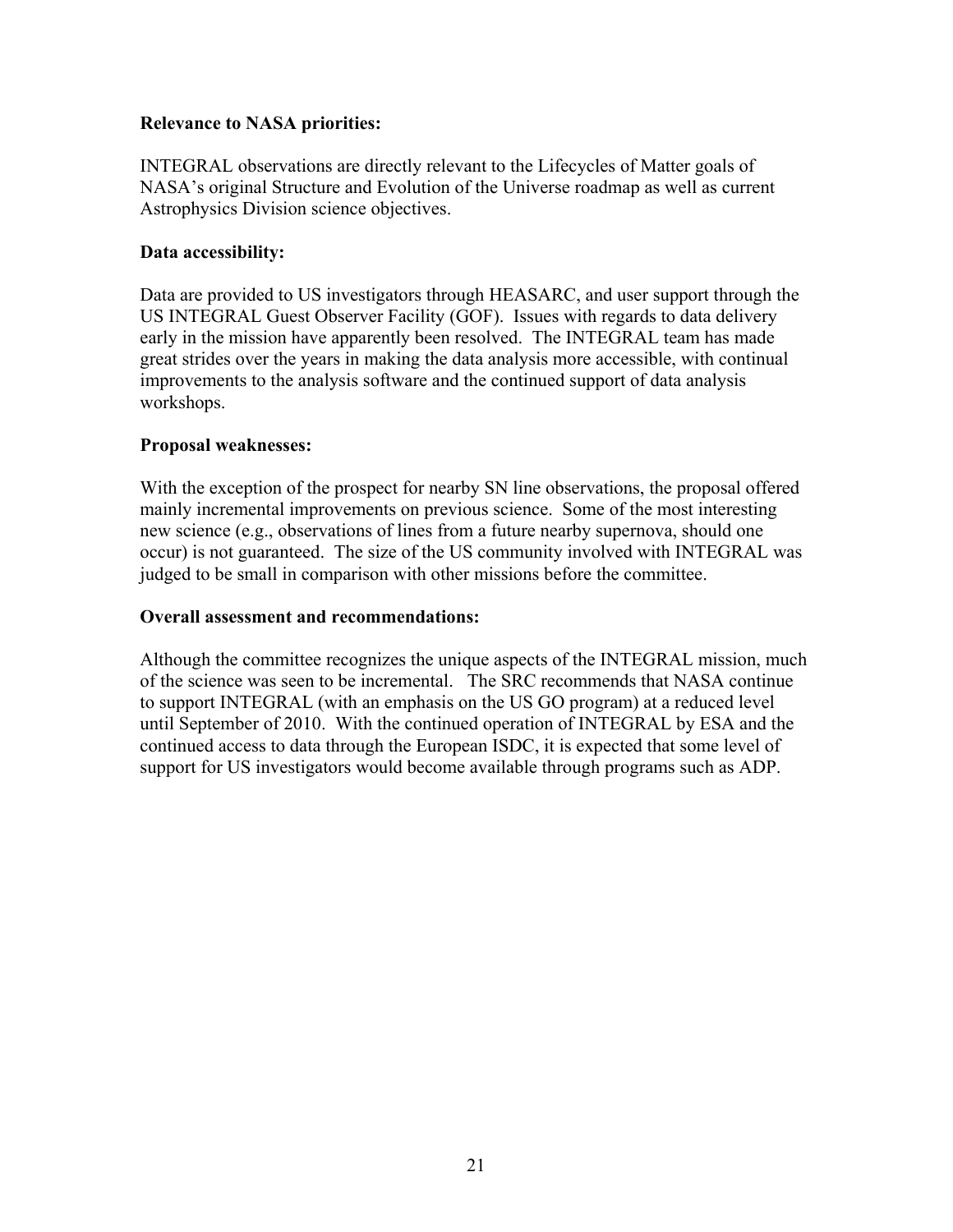# <span id="page-21-0"></span>**RXTE**

RXTE is a broad-band X-ray telescope that was launched in 1995. Its particular strengths are its large collecting area, sub-millisecond timing capability, and versatility in scheduling. These characteristics and its instrument complement, the All Sky Monitor (ASM), the Proportional Counter Array (PCA), and the High Energy X-ray Timing Experiment (HEXTE), make it a powerful tool to probe the immediate environments of collapsed objects, specifically Galactic neutron stars, stellar-mass black holes and accreting supermassive black holes (active galactic nuclei) in other galaxies. RXTE is complementary to other operational high-energy missions, and has undertaken numerous joint programs with other spacecraft as well as with ground-based observatories.

#### **Spacecraft/instrument health and status:**

Instrument status does not seem to have changed materially since the last Senior Review. There is currently no reason to believe that RXTE will not continue to function in a scientifically productive fashion for at least two more years. One proportional counter unit in the PCA continues to show no faults, and the others are on about 20% duty cycles.

#### **Scientific strengths:**

RXTE, with its unique capabilities for rapid re-pointing, transient follow-up, and longterm monitoring, continues to excel in the study of bright neutron stars and black holes of all sizes. Recent scientific highlights include the discovery of a 70.5 ms pulsar associated with a TeV source detected by the High Energy Stereoscopic System (HESS), discovery of a rotation-powered pulsar that transitioned to magnetar-like behavior, and detection of intermittent accreting millisecond pulsars. Entirely new phenomena were observed, such as the spin-down of a millisecond pulsar between outbursts with an increase in the orbital period growth that is too fast to be ascribed to gravitational radiation alone. RXTE continues to make measurements of black hole spins and masses (including the now least-massive known black hole at 3.8 solar masses). With combined data from RXTE, Swift, and XMM-Newton, astronomers inferred the radius of the inner accretion disk of a binary in a low-hard state, and discovered that only the low-hard state supports a steady jet. On the extragalactic side, RXTE is tracking the injection of plasma blobs in the jet of BL Lacertae. Contemporaneous monitoring of the Seyfert galaxy NGC 7213 by RXTE and the VLA shows that the X-ray and radio variations are well-correlated, with a delay between them of no more than 20 days. Although Suzaku can replicate RXTE's broad energy coverage, it does not replace RXTE's sensitivity to rapid variability and its broad sky coverage.

#### **Relevance to NASA priorities:**

RXTE addresses the goals of the Physics of the Cosmos theme of the Science Mission Directorate and Subgoal 3D of the 2006 NASA Strategic Plan.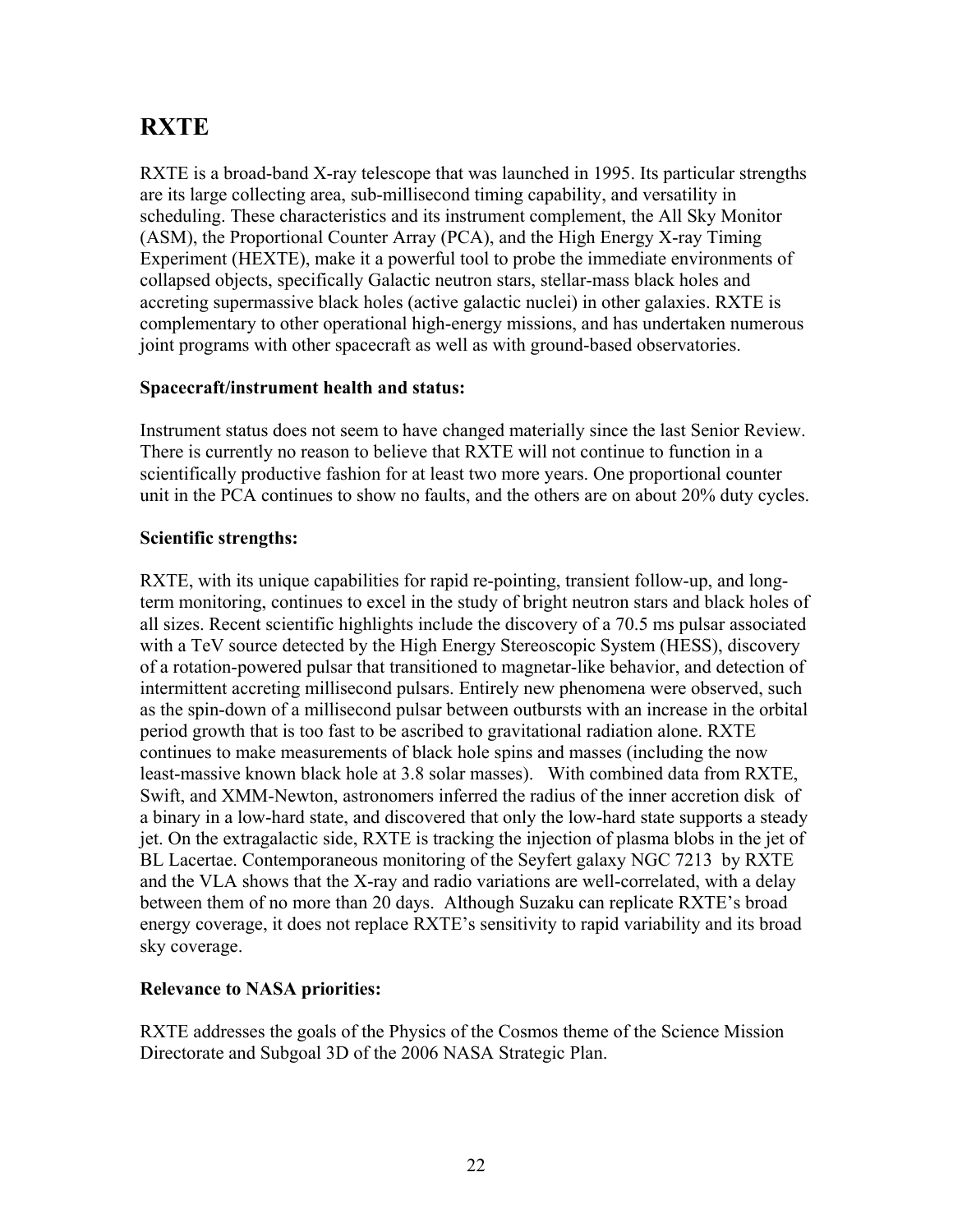#### **Data accessibility:**

Data are easily accessible to the entire community through HEASARC.

#### **Proposal weaknesses:**

RXTE is a very mature mission (currently in Cycle 12) and recent progress has been incremental rather than transformational. Newer missions, such as Suzaku and Swift, replace in part (but not fully) its unique scientific capabilities. In this extraordinarily competitive situation RXTE is therefore in a weakened position as a stand-alone mission.

### **Overall assessment:**

While RXTE continues to do good science, after more than 12 years of operations its scientific impact is rather less than that of newer missions, despite its scheduling flexibility, sensitivity, and high time resolution. This is unfortunate since: (1) despite the recent lack of funding for a GI program, demand and productivity remain high; (2) the mission's operating costs are very low; and (3) no other high-energy facility is capable of high time resolution observations over a long period. Unfortunately, given the current funding climate, we cannot rank this project highly.

As noted, though, the loss of RXTE impairs our capability to monitor an inherently time variable X-ray sky, where previously unknown classes of transient sources continue to be discovered. This monitoring capability would be particularly useful during the first few years of GLAST. If the overall funding scenario were to improve so that higher ranked missions could be funded at the levels recommended here, the SRC would endorse support of RXTE at the minimum level required to preserve its monitoring and rapid follow-up capabilities.

The SRC recommends that RXTE retain its current in-guide funding profile for a termination date in February 2009.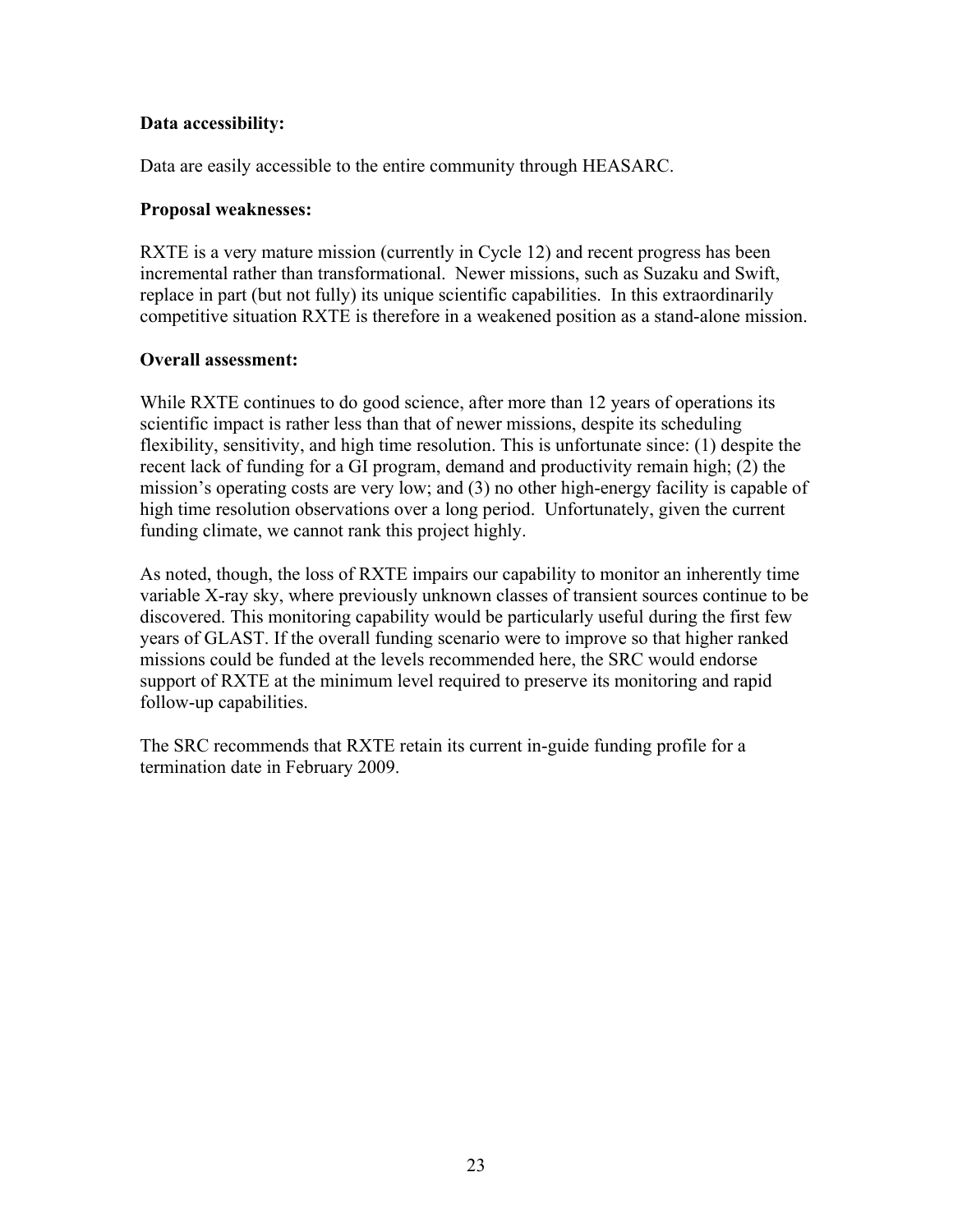# <span id="page-23-0"></span>**Gravity Probe B**

Gravity Probe B (GP-B) is an experiment in fundamental physics designed to measure the phenomena of geodetic precession and frame-dragging predicted by the theory of general relativity (GR). The magnitude of these processes should be detectable by the precession of an exquisitely precise gyroscope in earth orbit, and their measurement constitutes a direct weak-field test of GR.

## **Current Mission Status:**

The GP-B satellite, which contains four gyroscopes, had a successful launch in April 2004 and a 353 day science mission. In August 2005 the acquisition of science data ended and the planned post-science calibration began, which continued until late September 2005 when the satellite's cryogen was depleted.

The experiment suffered from unexpected complications which compromised the behavior of the gyroscopes. The effects were caused by patch charges and trapped magnetic flux in the gyros, which exert torques in addition to, and greater than, the effects the team seeks to measure. The net result was to produce systematic errors – drift rates and occasional jumps in the gyroscope orientation – that are substantially greater than expected. The GP-B team has engaged in an aggressive analysis of both their science data and their ancillary engineering data in order to model the physical effects that produced these undesirable drifts.

The GP-B team has been able to model these effects to some extent, and have achieved a major reduction in the uncertainty of their measurements of gravitational precession compared to their initial results. The team believes it can reach a precision of a few milliarcseconds per year in the measurement of gravitational frame dragging and geodetic precession. They seek funding at this time to continue the data analysis for 2 years to reach this level.

#### **Fundamental Issues with the Experiment:**

During the long evolution of this experiment, constraints on alternate theories of GR have developed and there have been a number of measurements which have tested various aspects of GR to very high precision. For this reason, the GP-B experiment has been somewhat overtaken by events and now occupies a diminished niche in the field of experimental tests of GR.

Theories that can be expressed in Post-Newtonian (PN) formalism in the weak-field limit are sharply constrained by spacecraft laser ranging, VLBI observations of light bending, lunar laser ranging and radio pulsar timing. In PN formalism, geodetic precession is proportional to  $1 + 2\gamma$  and frame dragging to  $1 + \gamma + \frac{1}{4} \alpha_1$ . Taken together, these observations constrain  $\gamma$  to a precision of about 1 part in 10<sup>5</sup> and  $\alpha_1$  by about 1 part in 10<sup>4</sup>. These are about 2 orders of magnitude below the limits that might be achieved by GP-B in the team's optimistic projection of what they can do. Hence, in the most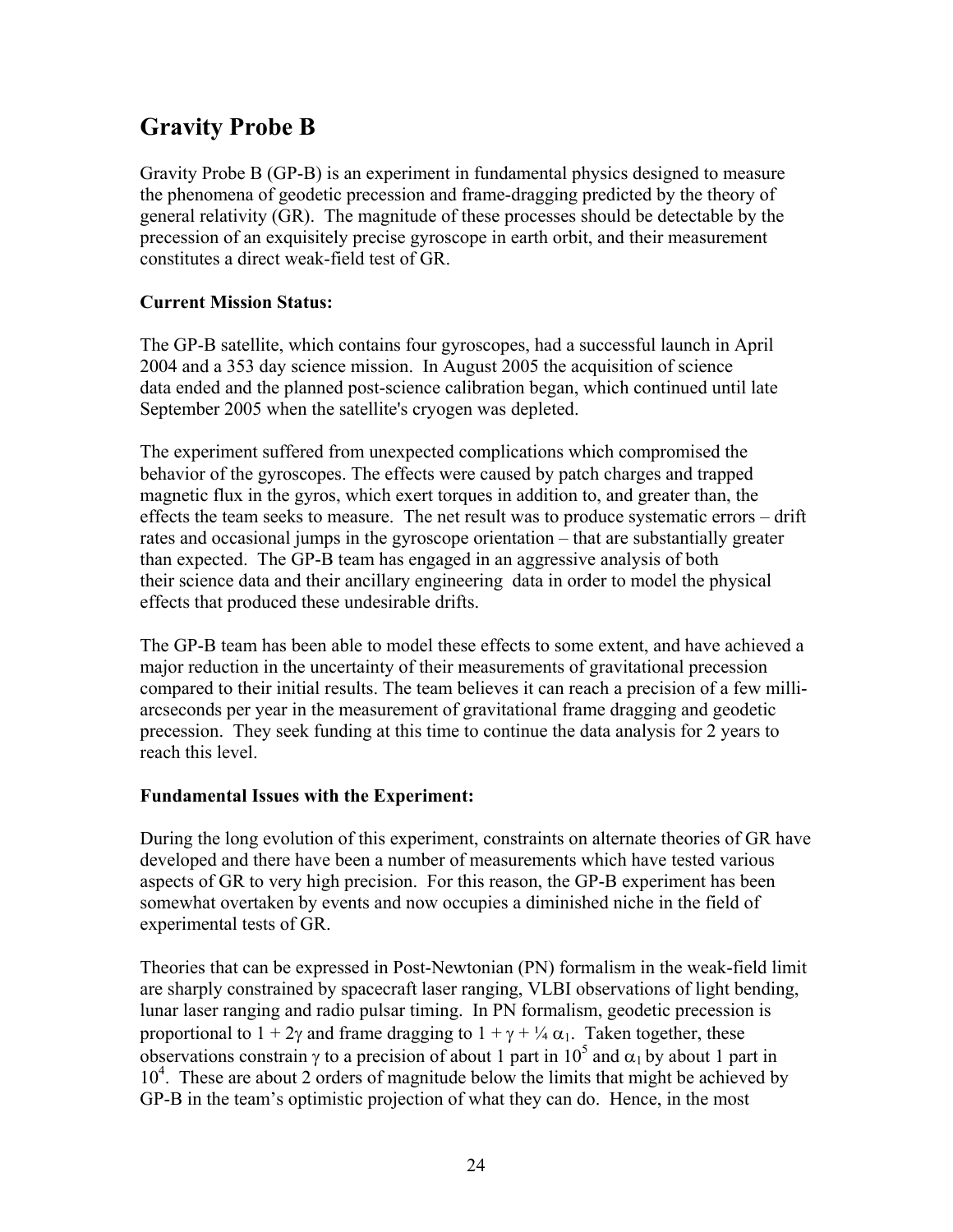optimistic case, they would fail by 2 orders of magnitude to improve the current constraints on these alternate theories.

For possible theories which cannot be expressed in the PN formalism, it is more difficult to determine whether GP-B can improve our understanding of gravity. A stronger proposal would have discussed such straw-man theories. The SRC believes that, while the potential payoff is great, the likelihood that a weak-field solar system experiment like GP-B could falsify GR in this way is extremely unlikely. Future missions such as LISA directly explore strong gravitational fields at the horizon of a black hole, and have much more power to achieve this via a detailed mapping at high S/N of a Kerr metric (or whatever would replace it in such a theory).

#### **Strengths:**

The GP-B team has great technical skills, and has demonstrated considerable ingenuity to date in their analysis of this data.

#### **Relevance to NASA priorities:**

The GP-B mission is a direct weak-field test of GR. It is relevant to the NASA Research Objective to "Understand the origin and density of the universe, phenomena near black holes, and the nature of gravity."

#### **Proposal Weaknesses:**

The factor of ten increase in precision sought by the team relies on the accuracy and completeness of models of the systematic effects that perturbed the gyros. It will be difficult if not impossible to rule out additional un-modeled or overlooked systematics at the levels they are trying to reach. The gap between the current error level and that which is required for a rigorous test of a deviation from GR is so large that any effect ultimately detected by this experiment will have to overcome considerable (and in our opinion, welljustified) skepticism in the scientific community. The SRC does not believe that the team will be able to reduce its errors to the level necessary to produce a convincing test of currently-untested aspects of GR.

#### **Recommendation:**

The SRC understands the desire by the GP-B team to complete the modeling of the systematic errors in their data. However, funding the GP-B proposal would require the Astrophysics Division to further reduce support of missions that are currently producing science of high quality. The SRC does not think that such a transfer can be justified, and therefore does not recommend further funding for this project.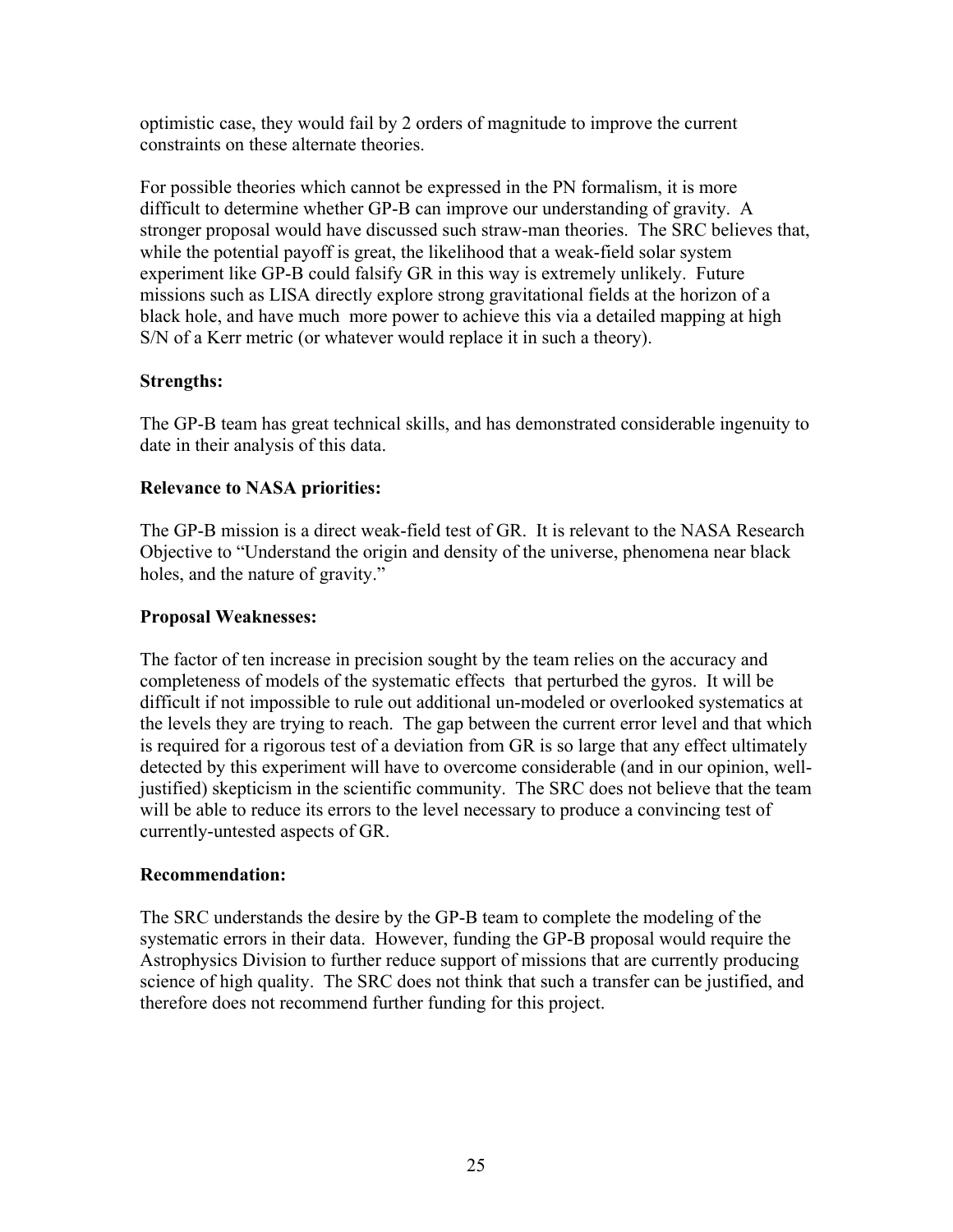## <span id="page-25-0"></span>**Research and Analysis**

The SRC was extremely encouraged by the plans for R&A funding presented by Wilt Sanders. R&A supports instrument and technology development, fundamental theory, data analysis, and the training of young scientists. All these activities are essential for extracting the most science out of the current suite of NASA missions and providing the necessary foundation for NASA's future. Yet the R&A program has been under great stress over the past few years. The plans to correct this by increasing R&A funding gradually to \$99M in FY13 amounts to an effective 2.5% annual increase since FY04, an urgently needed contribution to the NASA astrophysics research program. The SRC did not examine in detail the relative distribution of funds to different programs within the overall R&A funding line. As in the past, NASA should involve the astronomical community in setting R&A priorities.

The R&A program constitutes the fundamental basis for developing NASA's future missions and it has supported the development of new technologies that have formed the basis for successful space missions. Instruments as diverse as X-ray calorimeters, microchannel plate detectors, spiderweb micromesh bolometers, room temperature semiconductor gamma ray detectors, and coded aperture imagers have all been initially developed and tested through the R&A program. Laboratory astrophysics investigations yield fundamental knowledge of physical processes needed to interpret data on the cold regions deep inside molecular clouds, the extreme environments around black holes, and the surfaces of solar system objects. Theoretical research supported by  $R\&A$  is critical to generate the ideas for successful future missions, to generate the simulations needed to design new instruments and missions in the necessary detail, and to ensure that the return on NASA's investments is utilized effectively. Archival research makes it possible to maximize the science return from NASA missions, and suborbital campaigns have enabled direct flight tests of instruments used in space missions including ROSAT, BeppoSAX, Einstein, Chandra, and Suzaku. Balloon flights have produced the first maps of structure in the cosmic microwave background, evidence for positron annihilation near the Galactic Center, and measurements of cosmic ray antiprotons that constrain the nature of dark matter. Finally, the R&A program is a training ground for the future Principal Investigators who will lead the next generation of NASA's space missions, and the students who will be the core of NASA's future research capability.

The SRC anticipates an increased demand on the ADP budget for support of analysis of data from XMM-Newton and Integral as a result of termination funding of the Guest Observer Facilities for these missions.

 It is essential for NASA's health to preserve a strong R&A foundation even at a time when NASA's space missions are faced with constrained budgets. The SRC strongly supports NASA's proposed budget for the R&A program, even in the face of the likely need to curtail successful operating space missions.